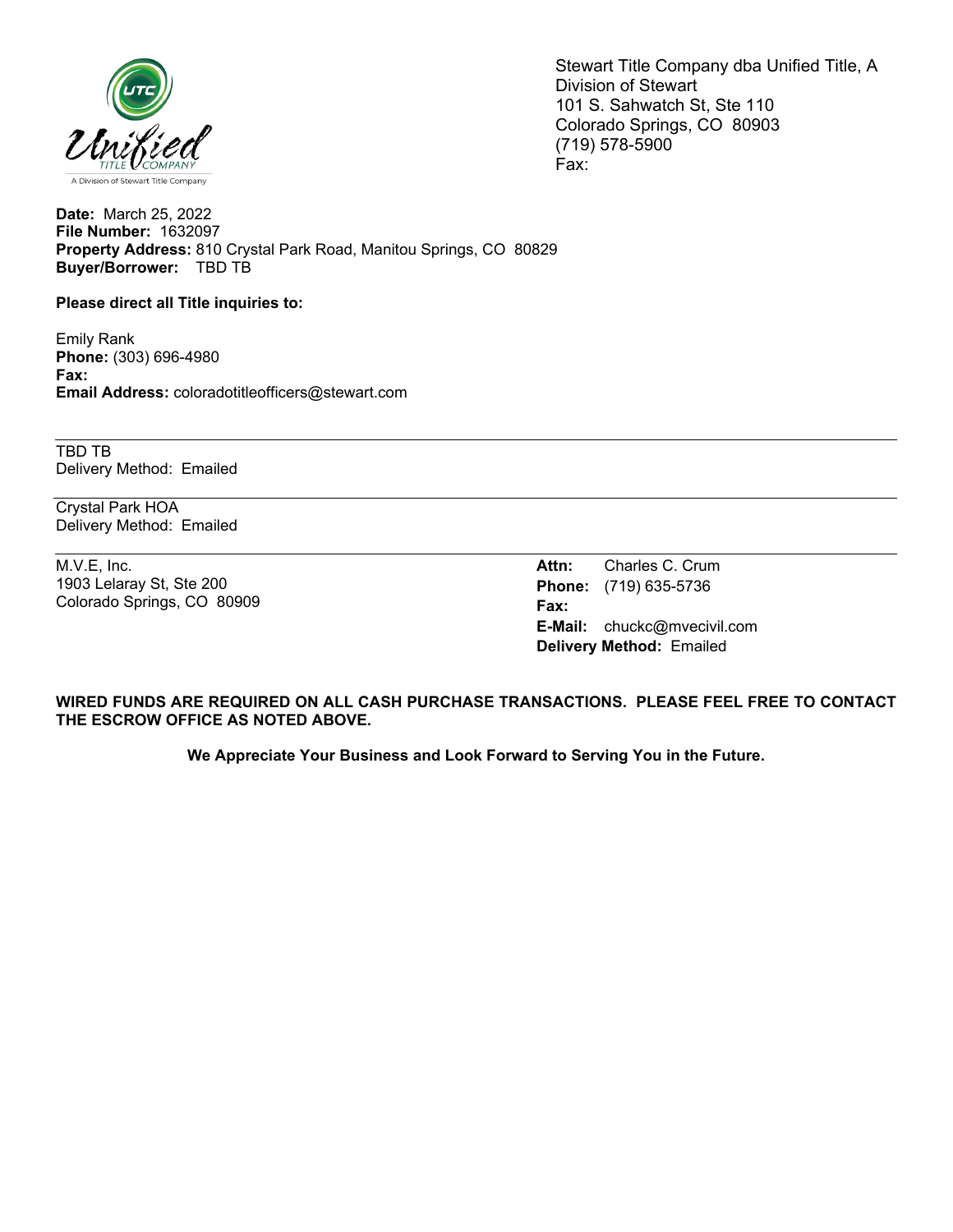

## **ALTA COMMITMENT FOR TITLE INSURANCE**

ISSUED BY STEWART TITLE GUARANTY COMPANY

#### **NOTICE**

**IMPORTANT - READ CAREFULLY:** THIS COMMITMENT IS AN OFFER TO ISSUE ONE OR MORE TITLE INSURANCE POLICIES. ALL CLAIMS OR REMEDIES SOUGHT AGAINST THE COMPANY INVOLVING THE CONTENT OF THIS COMMITMENT OR THE POLICY MUST BE BASED SOLELY IN CONTRACT.

THIS COMMITMENT IS NOT AN ABSTRACT OF TITLE, REPORT OF THE CONDITION OF TITLE, LEGAL OPINION, OPINION OF TITLE, OR OTHER REPRESENTATION OF THE STATUS OF TITLE. THE PROCEDURES USED BY THE COMPANY TO DETERMINE INSURABILITY OF THE TITLE, INCLUDING ANY SEARCH AND EXAMINATION, ARE PROPRIETARY TO THE COMPANY, WERE PERFORMED SOLELY FOR THE BENEFIT OF THE COMPANY, AND CREATE NO EXTRACONTRACTUAL LIABILITY TO ANY PERSON, INCLUDING A PROPOSED INSURED.

THE COMPANY'S OBLIGATION UNDER THIS COMMITMENT IS TO ISSUE A POLICY TO A PROPOSED INSURED IDENTIFIED IN SCHEDULE A IN ACCORDANCE WITH THE TERMS AND PROVISIONS OF THIS COMMITMENT. THE COMPANY HAS NO LIABILITY OR OBLIGATION INVOLVING THE CONTENT OF THIS COMMITMENT TO ANY OTHER PERSON.

#### **COMMITMENT TO ISSUE POLICY**

Subject to the Notice; Schedule B, Part I - Requirements; Schedule B, Part II - Exceptions; and the Commitment Conditions, STEWART TITLE GUARANTY COMPANY, a Texas corporation (the "Company"), commits to issue the Policy according to the terms and provisions of this Commitment. This Commitment is effective as of the Commitment Date shown in Schedule A for each Policy described in Schedule A, only when the Company has entered in Schedule A both the specified dollar amount as the Proposed Policy Amount and the name of the Proposed Insured.

If all of the Schedule B, Part I - Requirements have not been met within six months after the Commitment Date, this Commitment terminates and the Company's liability and obligation end.

Authorized Countersignature Stewart Title Company dba Unified Title, A Division of Stewart 101 S. Sahwatch St, Ste 110 Colorado Springs, CO 80903



rederick H. Eppinger **President and CEO** 

**David Hisey** Secretary

*This page is only a part of a 2016 ALTA® Commitment for Title Insurance. This Commitment is not valid without the Notice; the Commitment to Issue Policy; the Commitment Conditions; Schedule A; Schedule B, Part I - Requirements; and Schedule B, Part II - Exceptions; and a countersignature by the Company or its issuing agent that may be in electronic form.*



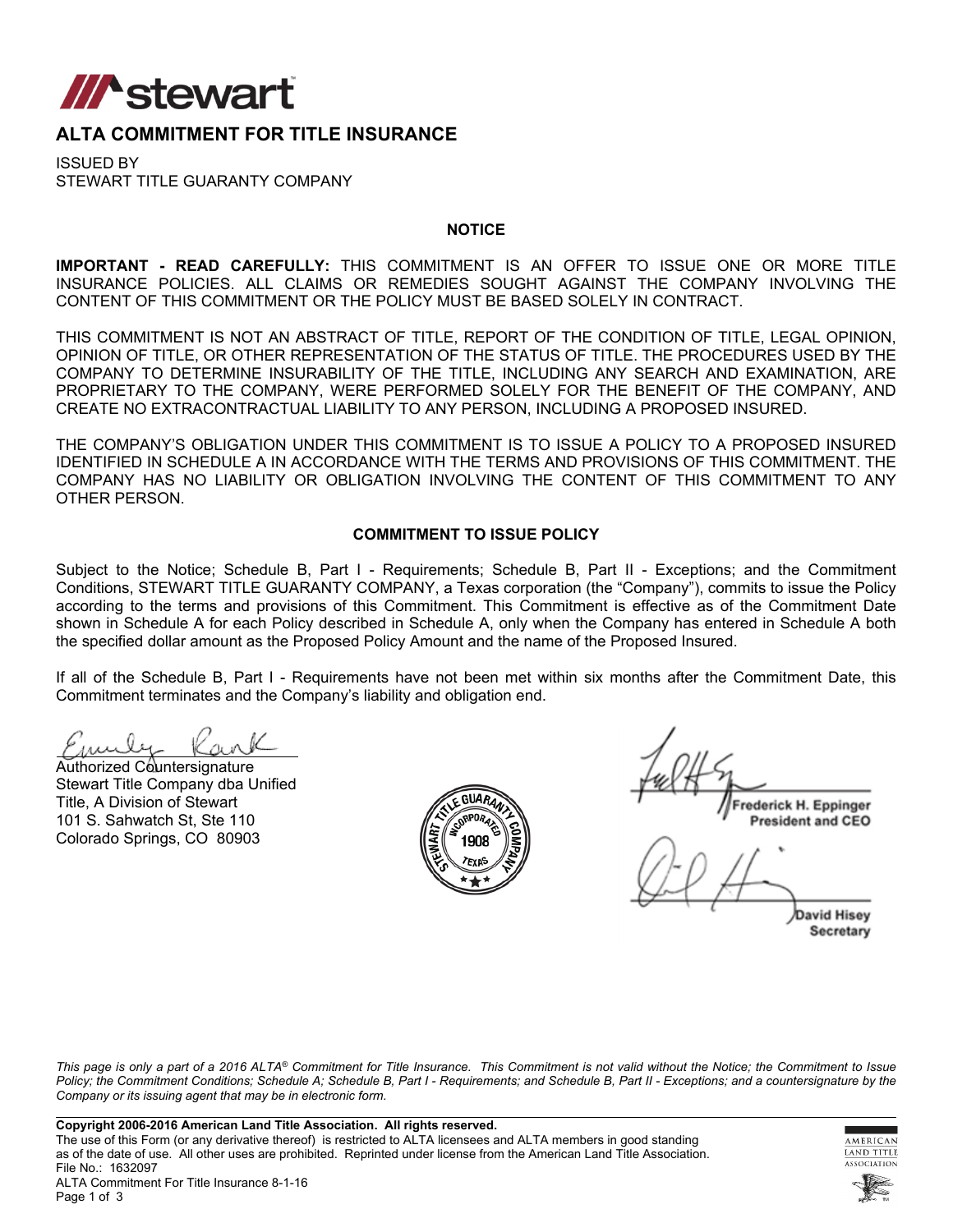## **COMMITMENT CONDITIONS**

## **1. DEFINITIONS**

- (a) "Knowledge" or "Known": Actual or imputed knowledge, but not constructive notice imparted by the Public Records.
- (b) "Land": The land described in Schedule A and affixed improvements that by law constitute real property. The term "Land" does not include any property beyond the lines of the area described in Schedule A, nor any right, title, interest, estate, or easement in abutting streets, roads, avenues, alleys, lanes, ways, or waterways, but this does not modify or limit the extent that a right of access to and from the Land is to be insured by the Policy.
- (c) "Mortgage": A mortgage, deed of trust, or other security instrument, including one evidenced by electronic means authorized by law.
- (d) "Policy": Each contract of title insurance, in a form adopted by the American Land Title Association, issued or to be issued by the Company pursuant to this Commitment.
- (e) "Proposed Insured": Each person identified in Schedule A as the Proposed Insured of each Policy to be issued pursuant to this Commitment.
- (f) "Proposed Policy Amount": Each dollar amount specified in Schedule A as the Proposed Policy Amount of each Policy to be issued pursuant to this Commitment.
- (g) "Public Records": Records established under state statutes at the Commitment Date for the purpose of imparting constructive notice of matters relating to real property to purchasers for value and without Knowledge.
- (h) "Title": The estate or interest described in Schedule A.
- **2.** If all of the Schedule B, Part I Requirements have not been met within the time period specified in the Commitment to Issue Policy, this Commitment terminates and the Company's liability and obligation end.
- **3.** The Company's liability and obligation is limited by and this Commitment is not valid without:
	- (a) the Notice;
	- (b) the Commitment to Issue Policy;
	- (c) the Commitment Conditions;
	- (d) Schedule A;
	- (e) Schedule B, Part I Requirements;
	- (f) Schedule B, Part II Exceptions; and
	- (g) a countersignature by the Company or its issuing agent that may be in electronic form.

## **4. COMPANY'S RIGHT TO AMEND**

The Company may amend this Commitment at any time. If the Company amends this Commitment to add a defect, lien, encumbrance, adverse claim, or other matter recorded in the Public Records prior to the Commitment Date, any liability of the Company is limited by Commitment Condition 5. The Company shall not be liable for any other amendment to this Commitment.

## **5. LIMITATIONS OF LIABILITY**

- (a) The Company's liability under Commitment Condition 4 is limited to the Proposed Insured's actual expense incurred in the interval between the Company's delivery to the Proposed Insured of the Commitment and the delivery of the amended Commitment, resulting from the Proposed Insured's good faith reliance to:
	- (i) comply with the Schedule B, Part I Requirements;
	- (ii) eliminate, with the Company's written consent, any Schedule B, Part II Exceptions; or
	- (iii) acquire the Title or create the Mortgage covered by this Commitment.
- (b) The Company shall not be liable under Commitment Condition 5(a) if the Proposed Insured requested the amendment or had Knowledge of the matter and did not notify the Company about it in writing.
- (c) The Company will only have liability under Commitment Condition 4 if the Proposed Insured would not have incurred the expense had the Commitment included the added matter when the Commitment was first delivered to the Proposed Insured.

*This page is only a part of a 2016 ALTA® Commitment for Title Insurance. This Commitment is not valid without the Notice; the Commitment to Issue Policy; the Commitment Conditions; Schedule A; Schedule B, Part I - Requirements; and Schedule B, Part II - Exceptions; and a countersignature by the Company or its issuing agent that may be in electronic form.*



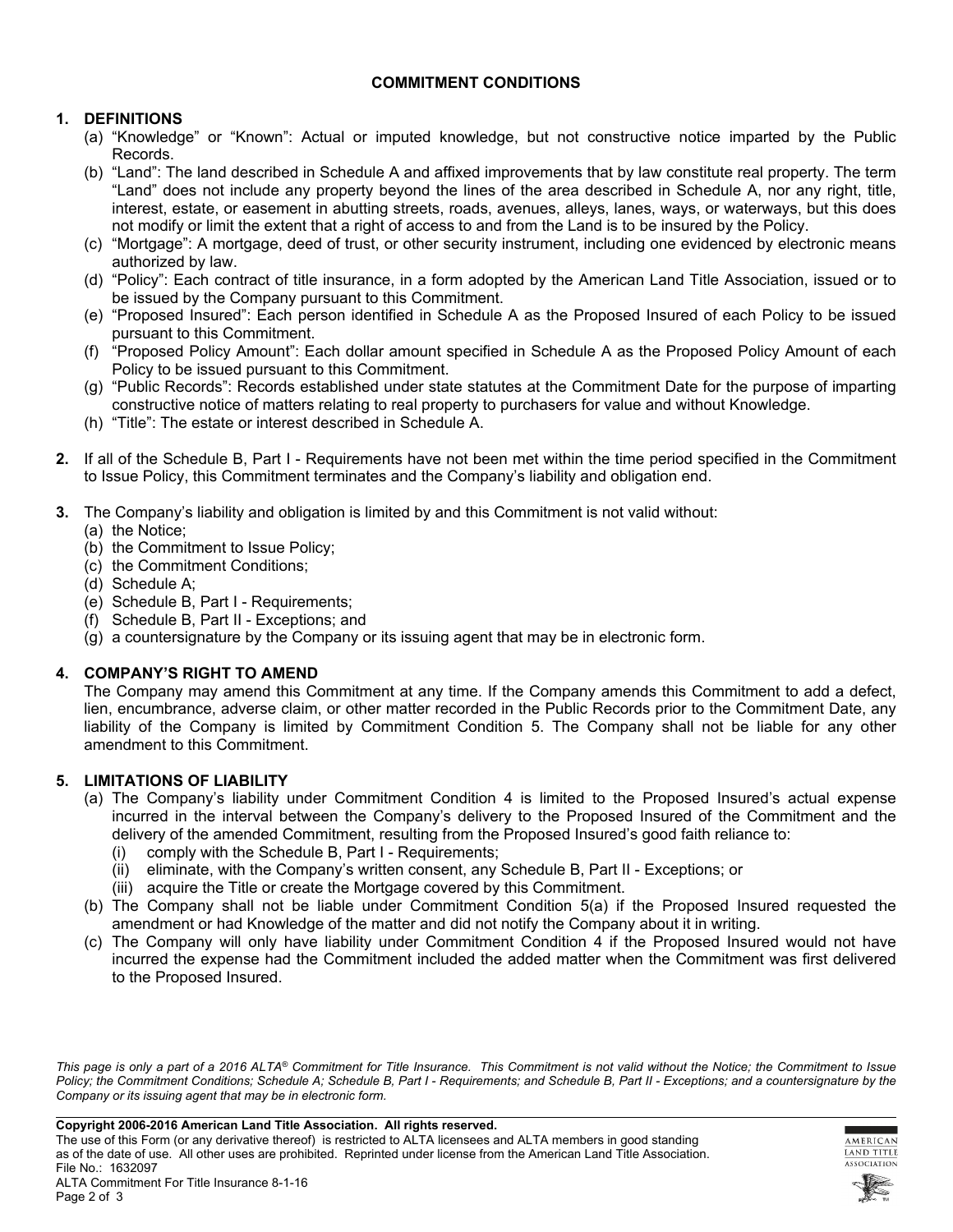- (d) The Company's liability shall not exceed the lesser of the Proposed Insured's actual expense incurred in good faith and described in Commitment Conditions 5(a)(i) through 5(a)(iii) or the Proposed Policy Amount.
- (e) The Company shall not be liable for the content of the Transaction Identification Data, if any.
- (f) In no event shall the Company be obligated to issue the Policy referred to in this Commitment unless all of the Schedule B, Part I - Requirements have been met to the satisfaction of the Company.
- (g) In any event, the Company's liability is limited by the terms and provisions of the Policy.

#### **6. LIABILITY OF THE COMPANY MUST BE BASED ON THIS COMMITMENT**

- (a) Only a Proposed Insured identified in Schedule A, and no other person, may make a claim under this Commitment.
- (b) Any claim must be based in contract and must be restricted solely to the terms and provisions of this Commitment.
- (c) Until the Policy is issued, this Commitment, as last revised, is the exclusive and entire agreement between the parties with respect to the subject matter of this Commitment and supersedes all prior commitment negotiations, representations, and proposals of any kind, whether written or oral, express or implied, relating to the subject matter of this Commitment.
- (d) The deletion or modification of any Schedule B, Part II Exception does not constitute an agreement or obligation to provide coverage beyond the terms and provisions of this Commitment or the Policy.
- (e) Any amendment or endorsement to this Commitment must be in writing and authenticated by a person authorized by the Company.
- (f) When the Policy is issued, all liability and obligation under this Commitment will end and the Company's only liability will be under the Policy.

#### **7. IF THIS COMMITMENT HAS BEEN ISSUED BY AN ISSUING AGENT**

The issuing agent is the Company's agent only for the limited purpose of issuing title insurance commitments and policies. The issuing agent is not the Company's agent for the purpose of providing closing or settlement services.

#### **8. PRO-FORMA POLICY**

The Company may provide, at the request of a Proposed Insured, a pro-forma policy illustrating the coverage that the Company may provide. A pro-forma policy neither reflects the status of Title at the time that the pro-forma policy is delivered to a Proposed Insured, nor is it a commitment to insure.

#### **9. ARBITRATION**

The Policy contains an arbitration clause. All arbitrable matters when the Proposed Policy Amount is \$2,000,000 or less shall be arbitrated at the option of either the Company or the Proposed Insured as the exclusive remedy of the parties. A Proposed Insured may review a copy of the arbitration rules at <[http://www.alta.org/arbitration>](http://www.alta.org/arbitration).

## **STEWART TITLE GUARANTY COMPANY**

All notices required to be given the Company and any statement in writing required to be furnished the Company shall be addressed to it at P.O. Box 2029, Houston, Texas 77252-2029.

*This page is only a part of a 2016 ALTA® Commitment for Title Insurance. This Commitment is not valid without the Notice; the Commitment to Issue*  Policy; the Commitment Conditions; Schedule A; Schedule B, Part I - Requirements; and Schedule B, Part II - Exceptions; and a countersignature by the *Company or its issuing agent that may be in electronic form.*



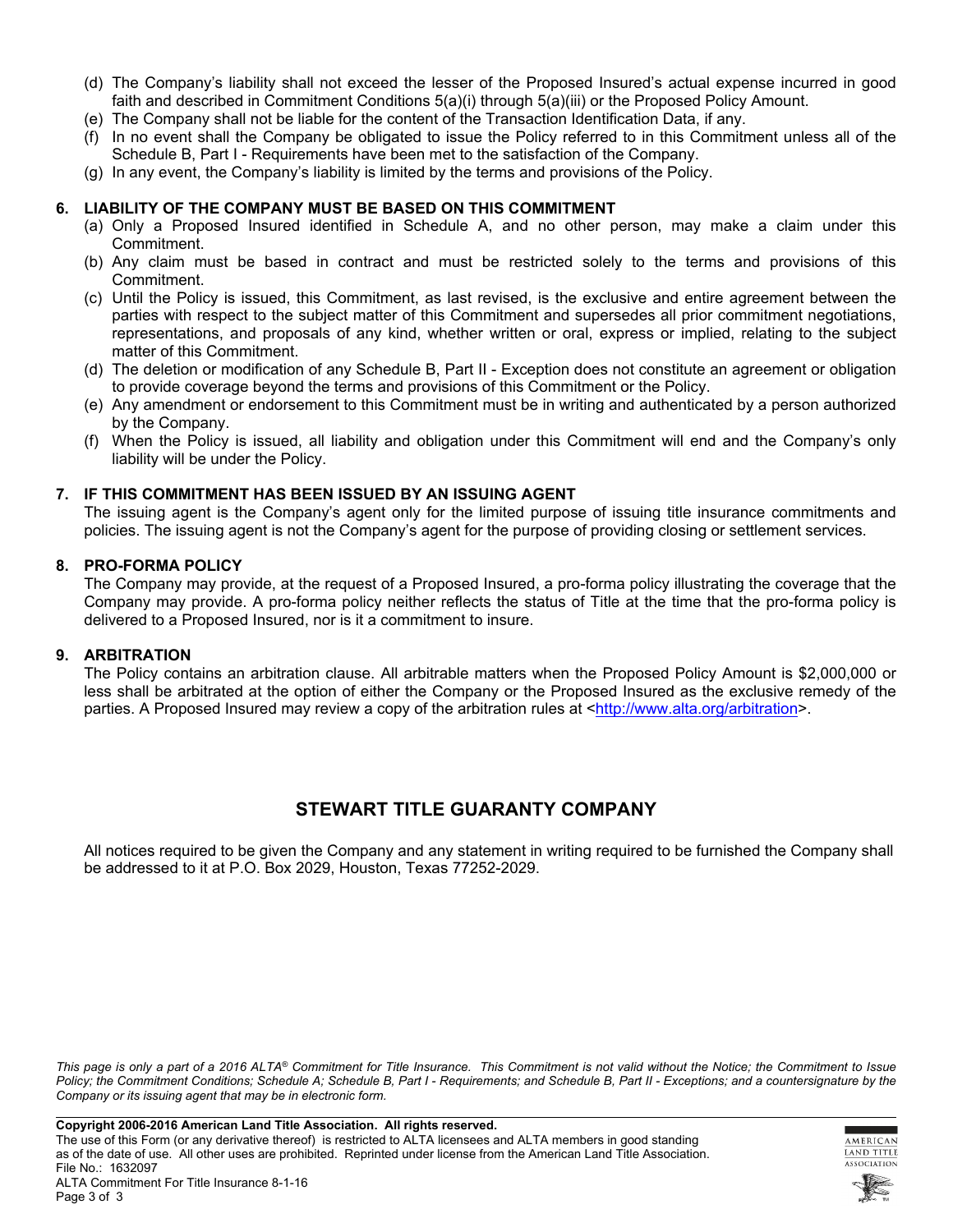

## UNDERSTANDING YOUR TITLE COMMITMENT

## **SCHEDULE A:**

**No. 1: Effective date:** This is the date our title plant is certified through. There will typically be a 1-2 week gap between the certification date and the date the commitment is issued.

**No. 2A** : **Owner's Policy Proposed Insured:** This is how the buyer's name(s) appear(s) on the Contract, all Closing documents and your Final Title Policy. If your name is appearing incorrectly, please advise your Realtor, Builder and/or Lender.

**No. 2B** : **Loan Policy Proposed Insured:** This is how your lender has requested their name appear. If you are working with a Mortgage Broker, then this name may be unfamiliar to you. If a determination has not yet been made on what lender will be providing your loan, then this may appear as 'TBD' (To Be Determined). If you are paying cash for this purchase, this item will be left blank.

**Charges: Title Premiums, Endorsements and Tax Certificates:** These are fees for the items that the Company has determined may be required by your Lender and/or to meet the terms of your contract. Your lender may request additional items. This does not include any closing fees.

**No. 3: The estate or interest in the land…:** This shows the type of ownership that is going to be insured.

**No. 4**: **The Title is, at the Commitment Date…:** This shows the name(s) of the current owner(s).

**No. 5**: **The land referred to in the Commitment…:** This is the 'legal' property description for the real estate you are buying or selling.

## **SCHEDULE B-SECTION 1:**

These are Requirements that must be satisfied in order to provide clear title to the Buyer and/or Lender. The closer and/or processor for the Title Company, will generally take care of satisfying these requirements, however there may be times when your help will be needed as well. Some requirements will be met prior to closing, and others will be met at the time of closing.

## **SCHEDULE B-SECTION 2:**

These items are Exceptions to your coverage. We are telling you these items exist (whether by recordation in the County Clerk and Recorder's office or because we have knowledge of them through other means). Since these items have been disclosed to you, you will not be provided any coverage for same. Owner's Extended Coverage will delete Items 1-5 of the pre-printed items on Residential Sale Commitments, provided that the coverage was requested by contract and collected at closing. Copies of the plat and covenants will be automatically sent to the buyer and/or Selling Agent. We are happy to also provide you with copies of any other exceptions as well.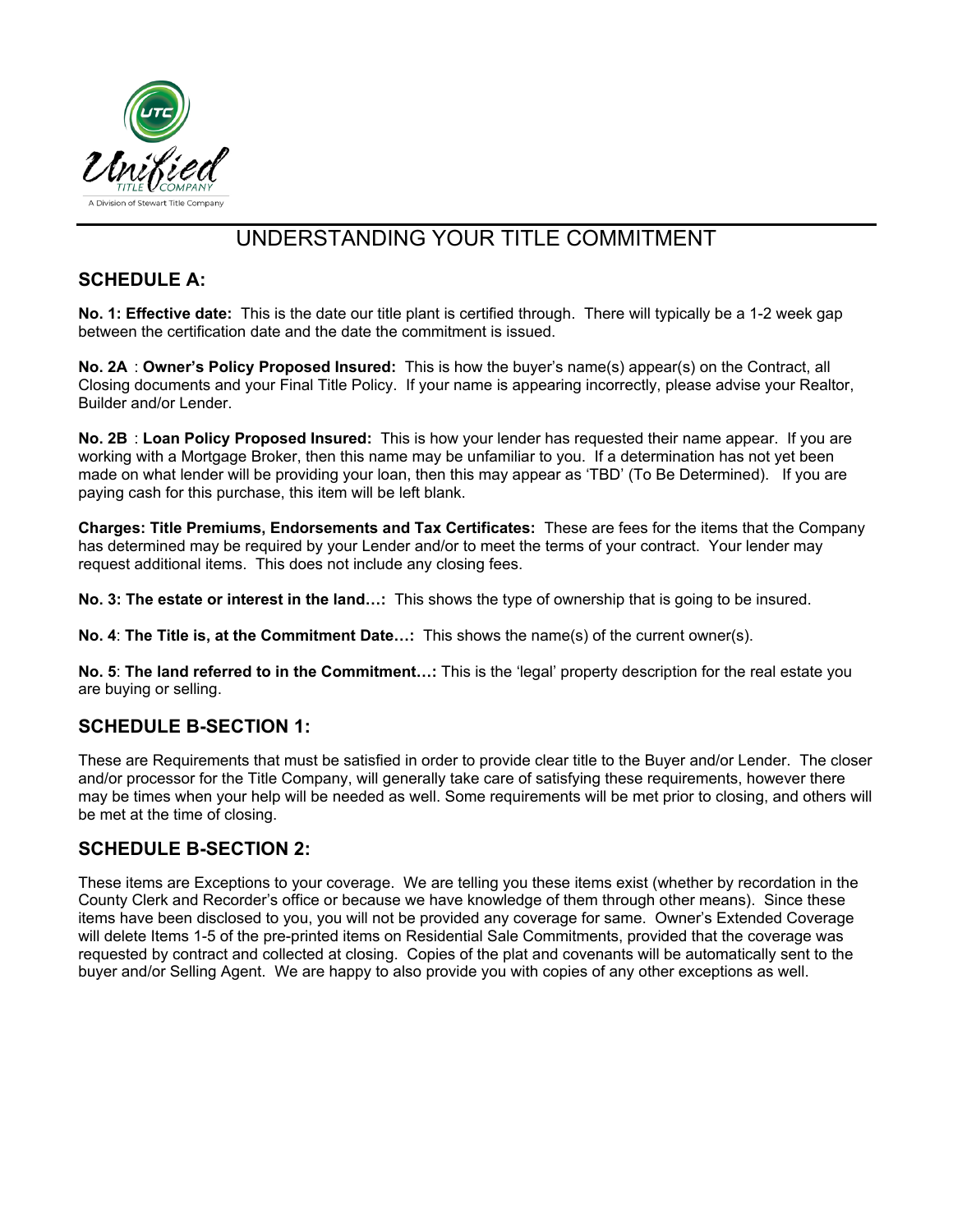

## **WIRE FRAUD**

## **ALERT**

## **NOTIFICATION:**

## **READ THIS BEFORE YOU WIRE FUNDS**

## **WIRE FRAUD: THE THREAT IS REAL**

Buying a home is an exciting time. You've saved, found the perfect home and planned the move. Now, the closing day for your home is just around the corner.

We want to make sure your home purchase doesn't get derailed by a dangerous threat that could keep you from getting the keys, painting walls and decorating. Criminals have stolen money meant for the purchase of homes through malicious wire fraud schemes targeting consumers across the country.

Criminals begin the wire fraud process way before the attempted theft occurs. Most often, they begin with a common social engineering technique called phishing. This can take the form of email messages, website forms or phone calls to fraudulently obtain private information. Through seemingly harmless communication, criminals trick users into inputting their information or clicking a link that allows hackers to steal login and password information.

Once hackers gain access to an email account, they will monitor messages to find someone in the process of buying a home. Hacks can come from various parties involved in a transaction, including real estate agents, attorneys or consumers. Criminals then use the stolen information to email fraudulent wire transfer instructions disguised to appear as if they came from a professional you're working with to purchase a home. If you receive an email with wiring instructions, don't respond. Email is not a secure way to send financial information. If you take the bait, your money could be gone in minutes.

## **What can I do to protect myself?**

Despite efforts by the title industry and others to educate consumers about the risk, homebuyers continue to be targeted. Here are some tips on what you can do to protect yourself and/or your clients:

- 1. **If requested**, wiring instructions will be provided via an encrypted email.
- 2. **Call, don't email**: Confirm all wiring instructions by phone before transferring funds. Use the phone number from the title company's website or a business card.
- 3. **Be suspicious**: It's not common for title companies to change wiring instructions and payment info
- 4. **Confirm it all**: Ask your bank to confirm not just the account number but also the name on the account before sending a wire. The name on the account should state Empire Title of Colorado Springs, LLC.
- 5. **Verify immediately**: You should call the title company or real estate agent to validate that the funds were received. Detecting that you sent the money to the wrong account within 24 hours gives you the best chance of recovering your money from the hackers.
- 6. **Forward, don't reply**: When responding to an email, hit the "forward" button instead of clicking the "reply" button, and then start typing the person's email address. Criminals use email addresses that are very similar to the real one for a company. By typing in email addresses, you will make it easier to discover if a fraudster is after you.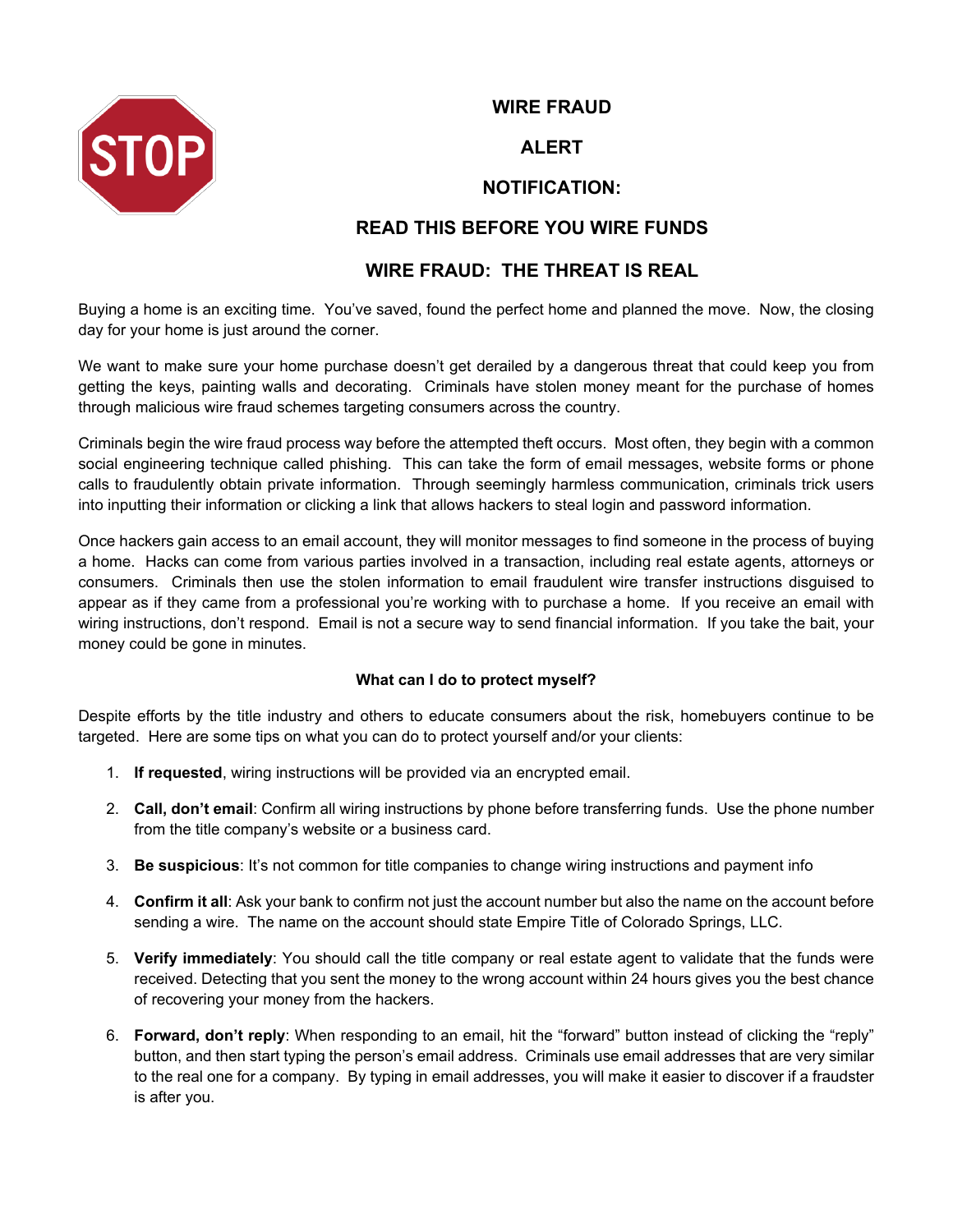#### **ALTA COMMITMENT FOR TITLE INSURANCE SCHEDULE A**

ISSUED BY STEWART TITLE GUARANTY COMPANY

#### *Transaction Identification Data for reference only:*

Issuing Agent: Stewart Title Company dba Unified Title, A Division of Stewart Issuing Office: 101 S. Sahwatch St, Ste 110, Colorado Springs, CO 80903 Issuing Office's ALTA® Registry ID: Loan ID Number: Commitment Number: 1632097 Issuing Office File Number: 1632097 Property Address: 810 Crystal Park Road, Manitou Springs, CO 80829 Revision Number:

#### **1. Commitment Date:** March 12, 2022 at 8:00AM

**2. Policy to be issued: Proposed Policy Amount**

(a) ALTA Owner's Standard Proposed Insured:

(b) ALTA Loan Standard Proposed Insured:

## **3. The estate or interest in the Land described or referred to in this Commitment is:**

FEE SIMPLE

#### **4. The Title is, at the Commitment Date, vested in:**

Crystal Park Homeowners Association, a Colorado non-profit corporation, who acquired title as Crystal Park Christian Community, a Colorado corporation

#### **5. The Land is described as follows:**

See Exhibit "A" Attached Hereto

*This page is only a part of a 2016 ALTA® Commitment for Title Insurance. This Commitment is not valid without the Notice; the Commitment to Issue Policy; the Commitment Conditions; Schedule A; Schedule B, Part I - Requirements; and Schedule B, Part II -Exceptions; and a countersignature by the Company or its issuing agent that may be in electronic form.*



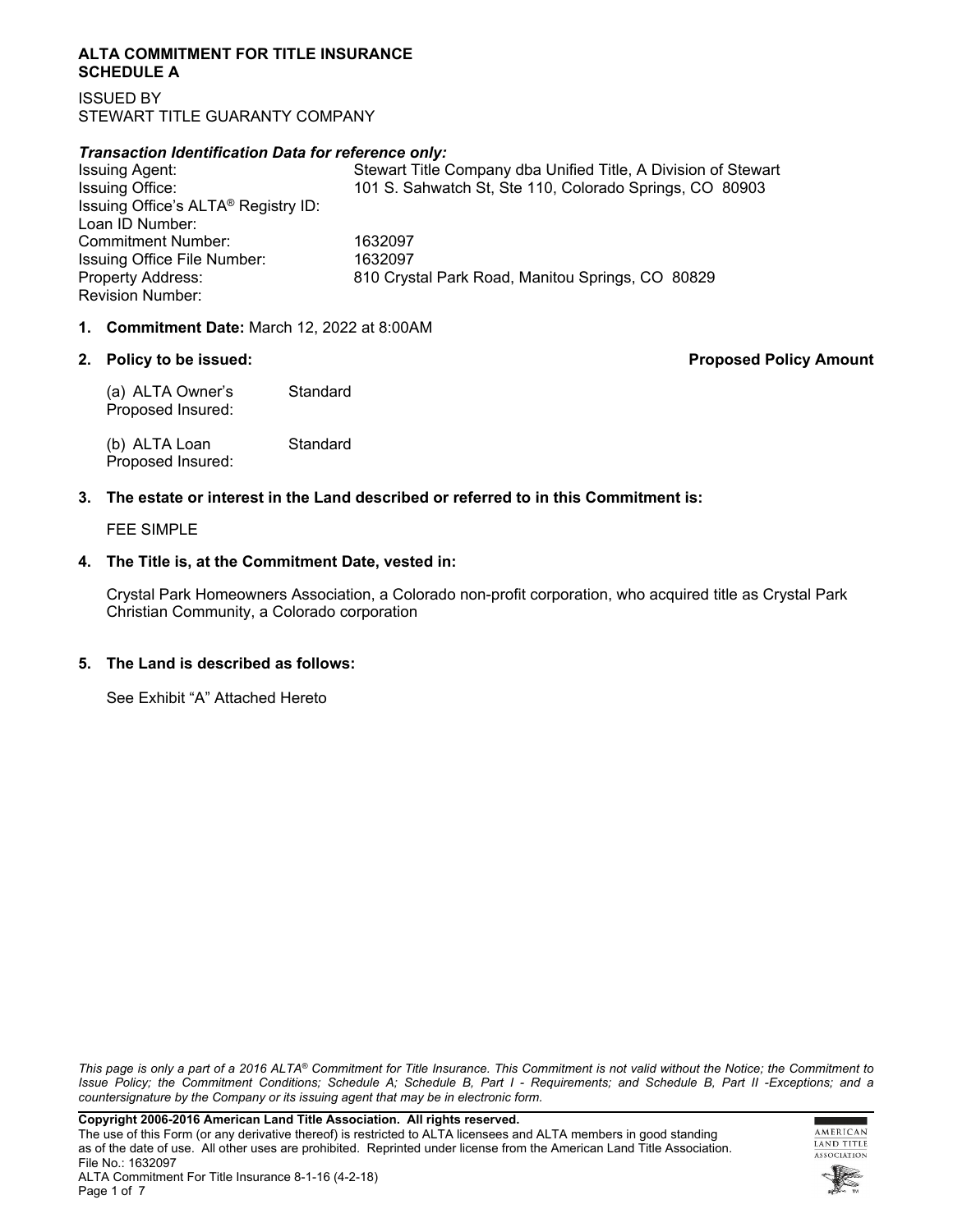#### **ALTA COMMITMENT FOR TITLE INSURANCE EXHIBIT "A" LEGAL DESCRIPTION**

ISSUED BY STEWART TITLE GUARANTY COMPANY

**File No.:** 1632097

Site S-233, Site Addition to Crystal Park Subdivision No. 2, County of El Paso, State of Colorado.

For Informational Purposes Only: 810 Crystal Park Road, Manitou Springs, CO 80829 APN: 7418000207

*This page is only a part of a 2016 ALTA® Commitment for Title Insurance. This Commitment is not valid without the Notice; the Commitment to Issue Policy; the Commitment Conditions; Schedule A; Schedule B, Part I - Requirements; and Schedule B, Part II -Exceptions; and a countersignature by the Company or its issuing agent that may be in electronic form.*

**Copyright 2006-2016 American Land Title Association. All rights reserved.** 

The use of this Form (or any derivative thereof) is restricted to ALTA licensees and ALTA members in good standing as of the date of use. All other uses are prohibited. Reprinted under license from the American Land Title Association. File No.: 1632097

г ٠ AMERICAN LAND TITLE ASSOCIATION

ALTA Commitment For Title Insurance 8-1-16 (4-2-18) Page 2 of 7

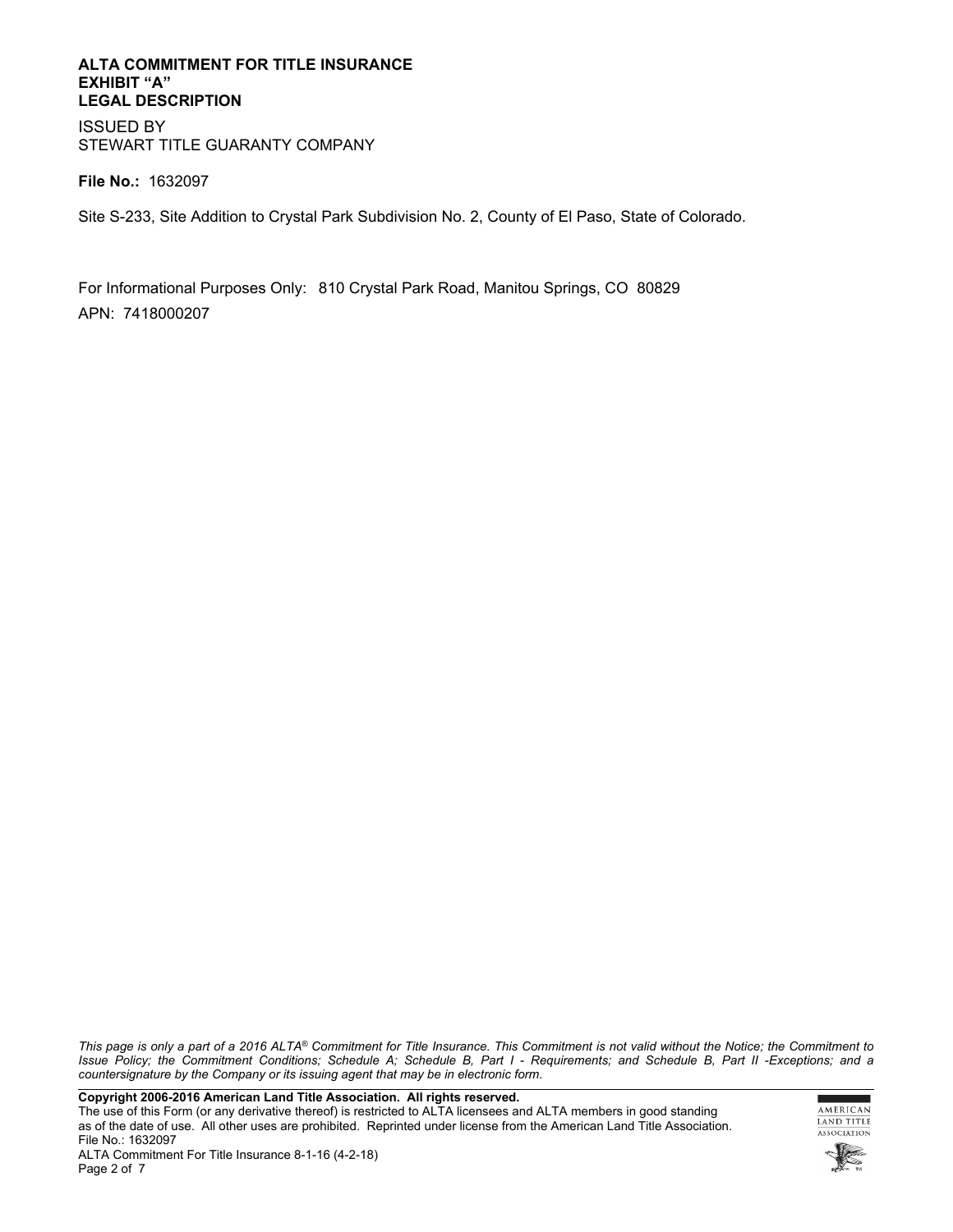## **ALTA COMMITMENT FOR TITLE INSURANCE SCHEDULE B PART I**

ISSUED BY STEWART TITLE GUARANTY COMPANY

**File No.:** 1632097

#### **Requirements**

All of the following Requirements must be met:

- 1. The Proposed Insured must notify the Company in writing of the name of any party not referred to in this Commitment who will obtain an interest in the Land or who will make a loan on the Land. The Company may then make additional Requirements or Exceptions.
- 2. Pay the agreed amount for the estate or interest to be insured.
- 3. Pay the premiums, fees, and charges for the Policy to the Company.
- 4. Documents satisfactory to the Company that convey the Title or create the Mortgage to be insured, or both, must be properly authorized, executed, delivered, and recorded in the Public Records.
- 5. Evidence satisfactory to Stewart Title Guaranty Company of payment of all outstanding taxes and assessments as certified by the County Treasurer.
- 6. Execution of Affidavit as to Debts and Liens and its return to Stewart Title Guaranty Company.

NOTE: If work has been performed on, or in connection with, the subject property (architectural drawings, soils testing, foundation work, installation of materials), please notify the Company's escrow officer within 10 days of receipt of this title commitment.

7. Payment of any and all Homeowners assessments and expenses which may be assessed to the property.

NOTE: If improvements have been made on, or in connection with, the subject property, please notify the Company's escrow officer within 10 days of receipt of this title commitment.

- 8. Informational Commitment Only.
- 9. Deed from vested owner(s) vesting fee simple title in the purchaser(s).

NOTE: Notation of the legal address of the grantee must appear on the deed as per 1976 amendment to statute on recording of deeds CRS 38-35-109 (2).

10. Deed of Trust from the Borrower to the Public Trustee for the use of the proposed lender to secure the loan.

FOR INFORMATIONAL PURPOSES ONLY:

24-month Chain of Title: The only conveyance(s) affecting said land recorded within the 24 months preceding the date of this commitment is (are) as follows:

Transfer recorded May 5, 1976, [in Book 2827 at Page 193 as Reception No. 230146.](https://starters.stewartworkplace.com/SSF/GetDocument?docId=3442425&stateFips=8&areaFips=41&rnd=2110820978&ver=0&recTypeId=627&ext=tiff&dummy=2maw5y0shux0km8tekmyhg87kwlbq&forceFormat=PDF)

NOTE: If no conveyances were found in that 24 month period, the last recorded conveyance is reported. If the

*This page is only a part of a 2016 ALTA® Commitment for Title Insurance. This Commitment is not valid without the Notice; the Commitment to Issue Policy; the Commitment Conditions; Schedule A; Schedule B, Part I - Requirements; and Schedule B, Part II -Exceptions; and a countersignature by the Company or its issuing agent that may be in electronic form.*

**Copyright 2006-2016 American Land Title Association. All rights reserved.** 

The use of this Form (or any derivative thereof) is restricted to ALTA licensees and ALTA members in good standing as of the date of use. All other uses are prohibited. Reprinted under license from the American Land Title Association. File No.: 1632097

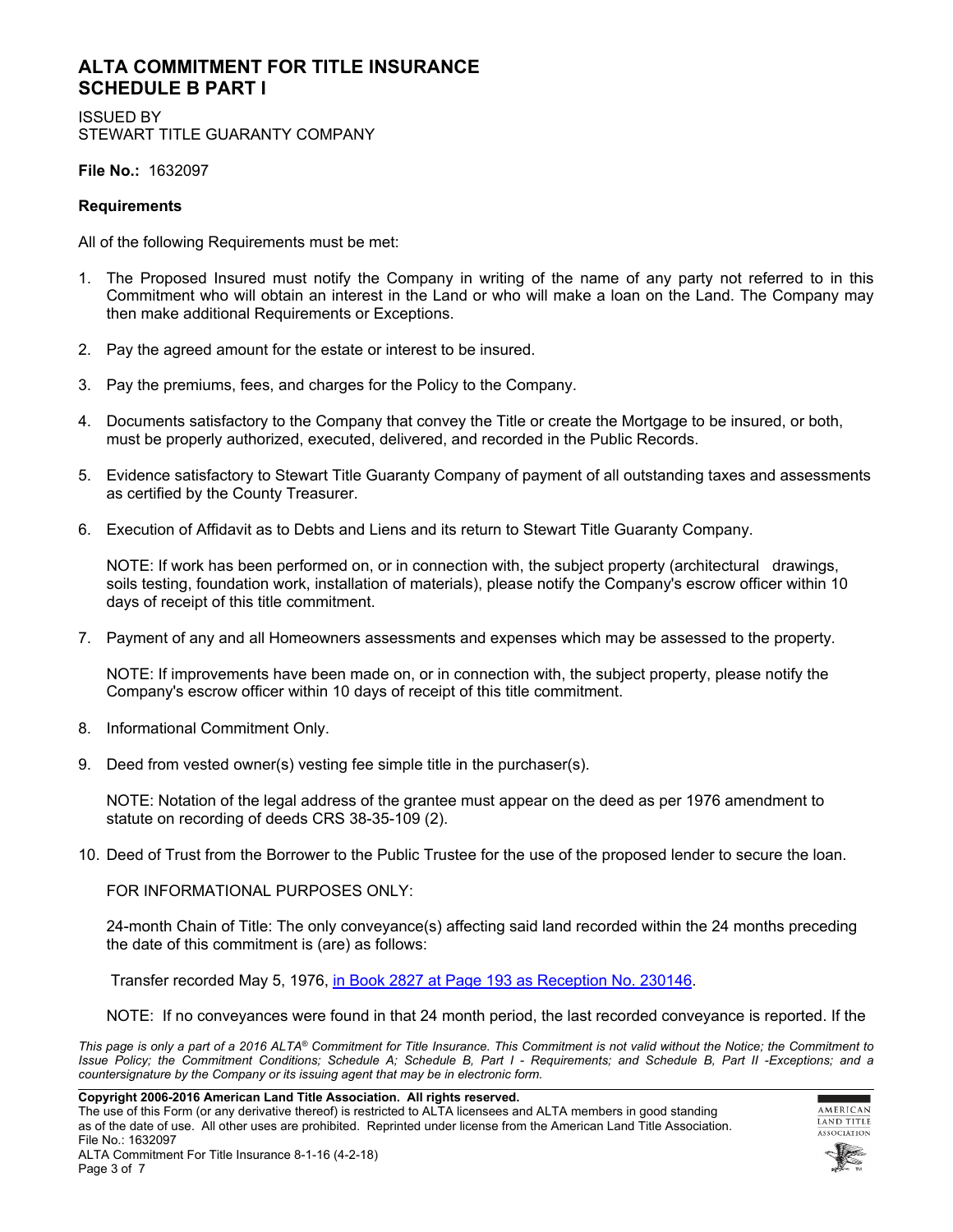## **ALTA COMMITMENT FOR TITLE INSURANCE SCHEDULE B PART I**

ISSUED BY STEWART TITLE GUARANTY COMPANY

subject land is a lot in a subdivision plat less than 24 months old, only the conveyances subsequent to the plat are reported.

*This page is only a part of a 2016 ALTA® Commitment for Title Insurance. This Commitment is not valid without the Notice; the Commitment to Issue Policy; the Commitment Conditions; Schedule A; Schedule B, Part I - Requirements; and Schedule B, Part II -Exceptions; and a countersignature by the Company or its issuing agent that may be in electronic form.*

**Copyright 2006-2016 American Land Title Association. All rights reserved.** 

The use of this Form (or any derivative thereof) is restricted to ALTA licensees and ALTA members in good standing as of the date of use. All other uses are prohibited. Reprinted under license from the American Land Title Association. File No.: 1632097

г ٠ AMERICAN LAND TITLE ASSOCIATION



ALTA Commitment For Title Insurance 8-1-16 (4-2-18) Page 4 of 7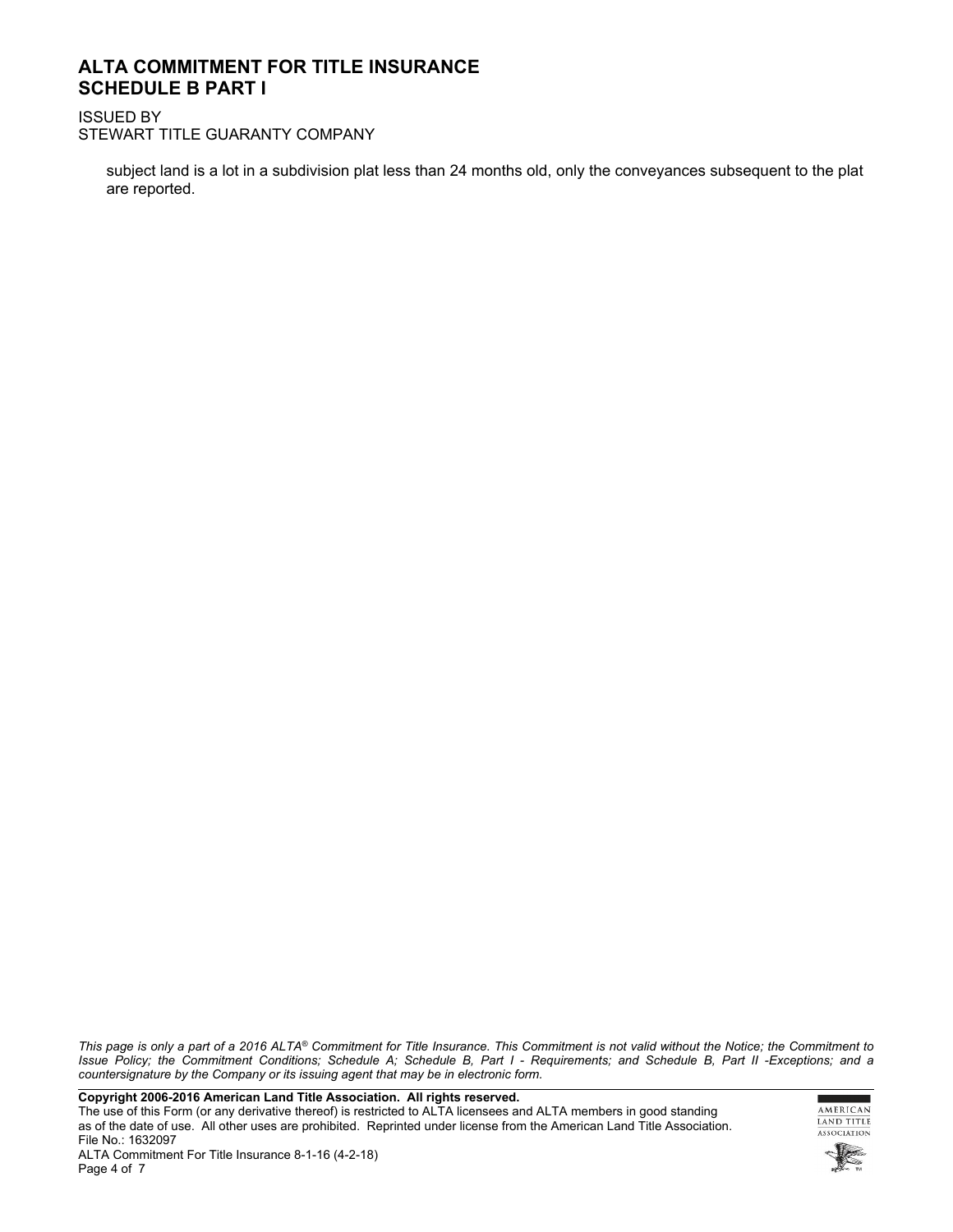## **ALTA COMMITMENT FOR TITLE INSURANCE SCHEDULE B PART II**

ISSUED BY STEWART TITLE GUARANTY COMPANY

## **Exceptions**

**File No.:** 1632097

THIS COMMITMENT DOES NOT REPUBLISH ANY COVENANT, CONDITION, RESTRICTION, OR LIMITATION CONTAINED IN ANY DOCUMENT REFERRED TO IN THIS COMMITMENT TO THE EXTENT THAT THE SPECIFIC COVENANT, CONDITION, RESTRICTION, OR LIMITATION VIOLATES STATE OR FEDERAL LAW BASED ON RACE, COLOR, RELIGION, SEX, SEXUAL ORIENTATION, GENDER IDENTITY, HANDICAP, FAMILIAL STATUS, OR NATIONAL ORIGIN.

The Policy will not insure against loss or damage resulting from the terms and provisions of any lease or easement identified in Schedule A, and will include the following Exceptions unless cleared to the satisfaction of the Company:

- 1. Any defect, lien, encumbrance, adverse claim, or other matter that appears for the first time in the Public Records or is created, attaches, or is disclosed between the Commitment Date and the date on which all of the Schedule B, Part I - Requirements are met.
- 2. Rights or claims of parties in possession, not shown by the public records.
- 3. Easements, or claims of easements, not shown by the public records.
- 4. Any encroachment, encumbrance, violation, variation, or adverse circumstance affecting the title that would be disclosed by an accurate and complete land survey of the Land and not shown by the public records.
- 5. Any lien, or right to a lien, for services, labor or material heretofore or hereafter furnished, imposed by law and not shown by the public records.
- 6. (a) Unpatented mining claims; (b) reservations or exceptions in patents or in Acts authorizing the issuance thereof; (c) Minerals of whatsoever kind, subsurface and surface substances, in, on, under and that may be produced from the Land, together with all rights, privileges, and immunities relating thereto, whether or not the matters excepted under (a), (b) or (c) are shown by the Public Records or listed in Schedule B.
- 7. Water rights, claims or title to water.
- 8. Any and all unpaid taxes and assessments and any unredeemed tax sales.
- 9. By-Laws of the Crystal Park Christian Community recorded January 28, 1988 in Book 5469 at Page 388 as [Reception No. 1665702.](https://starters.stewartworkplace.com/SSF/GetDocument?docId=3234224&stateFips=8&areaFips=41&rnd=627821688&ver=0&recTypeId=627&ext=tiff&forceFormat=PDF)
- 10. Resolution No. 93-335, Land Use 97 recorded November 30, 1993 [in Book 6321 at Page 416 as Reception](http://starters.stewartworkplace.com/SSF/GetDocument?docId=314639&stateFips=8&areaFips=41&rnd=1490954814&ver=0&recTypeId=627&ext=tiff&forceFormat=PDF)  [No. 2393357.](http://starters.stewartworkplace.com/SSF/GetDocument?docId=314639&stateFips=8&areaFips=41&rnd=1490954814&ver=0&recTypeId=627&ext=tiff&forceFormat=PDF)
- 11. An easement 60 feet in width for roadway as granted to William J. Palmer by quit claim deed recorded in [Book 375 at Page 85](https://starters.stewartworkplace.com/SSF/GetDocument?docId=314636&stateFips=8&areaFips=41&rnd=367065036&ver=0&recTypeId=627&ext=tiff&dummy=8ue7z5hf611ri5kmzb0xxmmzhz6g&forceFormat=PDF). (applies to community area) Rights of various persons to use Crystal Park Road property in accordance with instruments and agreements now of record in regard to the said right of way for said Crystal Park Road. (applies to community property) A perpetual, non-exclusive easement for ingress and egress purposes on, over and along the private roads established by Crystal Park Christian Community as

*This page is only a part of a 2016 ALTA® Commitment for Title Insurance. This Commitment is not valid without the Notice; the Commitment to Issue Policy; the Commitment Conditions; Schedule A; Schedule B, Part I - Requirements; and Schedule B, Part II -Exceptions; and a countersignature by the Company or its issuing agent that may be in electronic form.*

**Copyright 2006-2016 American Land Title Association. All rights reserved.** 

The use of this Form (or any derivative thereof) is restricted to ALTA licensees and ALTA members in good standing as of the date of use. All other uses are prohibited. Reprinted under license from the American Land Title Association. File No.: 1632097



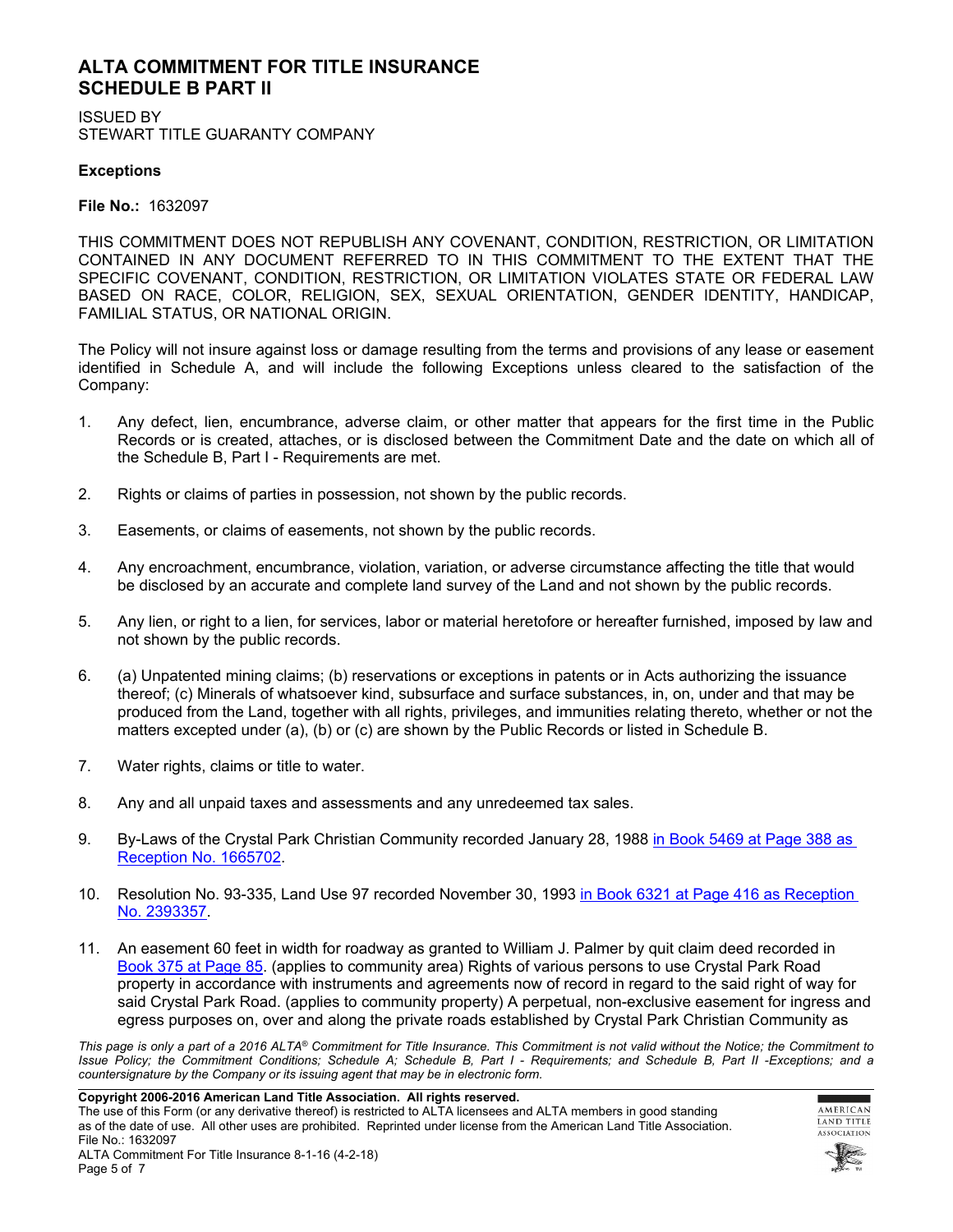## **ALTA COMMITMENT FOR TITLE INSURANCE SCHEDULE B PART II**

ISSUED BY

STEWART TITLE GUARANTY COMPANY

created by instrument recorded July 29, 1976 in [Book 2847 at Page 661](https://starters.stewartworkplace.com/SSF/GetDocument?docId=314637&stateFips=8&areaFips=41&rnd=742533522&ver=0&recTypeId=627&ext=tiff&dummy=8uf7ey8vbs9n1eaqi4z5fwp0suja&forceFormat=PDF). (applies to community property) An easement for access as granted to F.H. Staggs and Gladys L. Staggs by agreement recorded November 14, 1973 in [Book 2636 at Page 964.](https://starters.stewartworkplace.com/SSF/GetDocument?docId=1403097&stateFips=8&areaFips=41&rnd=1238851923&ver=0&recTypeId=627&ext=tiff&dummy=oki9hzhvh3gzdk1canlem2x69572w&forceFormat=PDF) (applies to community property) Terms, conditions, and provisions of Agreement between Joe C. Nix, Trustee, and Duane R. Jensen; Le Roy Weeks; Robert L. Gould; Crystal Park Investors; Crystal Park Christian Community, a Colorado Corporation; and Schaefer and Reynolds, Inc. dated February 11, 1978 and recorded March 14, 1979 in [Book 3151 at Page 766.](https://starters.stewartworkplace.com/SSF/GetDocument?docId=1403100&stateFips=8&areaFips=41&rnd=600850050&ver=0&recTypeId=627&ext=tiff&dummy=okiarjlcfyxfl2wun0k29n0q01kmb&forceFormat=PDF)

- 12. All matters shown on the plat of MAP recorded November 30, 1993 [as Reception No. 2393361.](https://starters.stewartworkplace.com/SSF/GetDocument?docId=1309157&stateFips=8&areaFips=41&rnd=1683507121&ver=0&recTypeId=627&ext=tiff&dummy=2n4oiodt8f1k8hn7s8xqlxgyocyjo&forceFormat=PDF)
- 13. All matters shown on the plat of Crystal Park Subdivision No. 2 recorded November 30, 1993 [as Reception](https://starters.stewartworkplace.com/SSF/GetDocument?docId=1309157&stateFips=8&areaFips=41&rnd=1683507121&ver=0&recTypeId=627&ext=tiff&dummy=4ij7qgjawiccgenbv2ohu38a25f7&forceFormat=PDF)  [No. 2393361.](https://starters.stewartworkplace.com/SSF/GetDocument?docId=1309157&stateFips=8&areaFips=41&rnd=1683507121&ver=0&recTypeId=627&ext=tiff&dummy=4ij7qgjawiccgenbv2ohu38a25f7&forceFormat=PDF)
- 14. Subdivision Improvements Agreement recorded November 30, 1993 [in Book 6321 at Page 452 as Reception](http://starters.stewartworkplace.com/SSF/GetDocument?docId=314642&stateFips=8&areaFips=41&rnd=522017107&ver=0&recTypeId=627&ext=tiff&forceFormat=PDF)  [No. 2393362.](http://starters.stewartworkplace.com/SSF/GetDocument?docId=314642&stateFips=8&areaFips=41&rnd=522017107&ver=0&recTypeId=627&ext=tiff&forceFormat=PDF)
- 15. Declaration of Conditions, Covenants, Restrictions and Easements for Crystal Park Subdivision No. 2 recorded December 1, 1993 [in Book 6322 at Page 145 as Reception No. 2393747](http://starters.stewartworkplace.com/SSF/GetDocument?docId=405575&stateFips=8&areaFips=41&rnd=860842385&ver=0&recTypeId=627&ext=tiff&forceFormat=PDF).Note: Amended Declaration recorded September 8, 1997 [as Reception No. 097104547](http://starters.stewartworkplace.com/SSF/GetDocument?docId=405576&stateFips=8&areaFips=41&rnd=771471051&ver=0&recTypeId=627&ext=tiff&forceFormat=PDF) and September 8, 1997 as Reception [No. 097104548.](https://starters.stewartworkplace.com/SSF/GetDocument?docId=405577&stateFips=8&areaFips=41&rnd=1300610304&ver=0&recTypeId=627&ext=tiff&forceFormat=PDF)Note: Amended Declaration recorded February 18, 2003 [as Reception No. 203035451.](http://starters.stewartworkplace.com/SSF/GetDocument?docId=591242&stateFips=8&areaFips=41&rnd=1445617268&ver=0&recTypeId=627&ext=tiff&forceFormat=PDF)Note: Amended Declaration recorded October 14, 2003 [as Reception No. 203241046](http://starters.stewartworkplace.com/SSF/GetDocument?docId=405580&stateFips=8&areaFips=41&rnd=1904689821&ver=0&recTypeId=627&ext=tiff&forceFormat=PDF).Note; Certificate of Amendment to Declaration recorded October 11, 2005 [as Reception No. 205160243](http://starters.stewartworkplace.com/SSF/GetDocument?docId=314654&stateFips=8&areaFips=41&rnd=898627488&ver=0&recTypeId=627&ext=tiff&forceFormat=PDF). Note: Declaration of Conditions, Covenants, Restrictions and Easements for Crystal Park Homeowners Subdivision No. 2 recorded September 29, 2014 [as Reception No. 214088656.](http://starters.stewartworkplace.com/SSF/GetDocument?docId=591240&stateFips=8&areaFips=41&rnd=34139640&ver=0&recTypeId=627&ext=tiff&forceFormat=PDF) Amendment recorded March 12, 2020 as [Reception No. 220036133.](https://starters.stewartworkplace.com/SSF/GetDocument?docId=3190496&stateFips=8&areaFips=41&rnd=542332184&ver=0&recTypeId=627&ext=tiff&dummy=ow7pi85d0tkrzv6kdkb2aolmc0b5&forceFormat=PDF)
- 16. Land Use Resolution recorded December 15, 1993 [in Book 6335 at Page 313 as Reception No. 2402002](https://starters.stewartworkplace.com/SSF/GetDocument?docId=314643&stateFips=8&areaFips=41&rnd=2077112144&ver=0&recTypeId=627&ext=tiff&forceFormat=PDF).
- 17. Land Use Resolution recorded December 15, 1993 [in Book 6335 at Page 320 as Reception No. 2402003](https://starters.stewartworkplace.com/SSF/GetDocument?docId=314644&stateFips=8&areaFips=41&rnd=710660146&ver=0&recTypeId=627&ext=tiff&forceFormat=PDF).
- 18. Land Use Resolution recorded December 15, 1993 [in Book 6335 at Page 351 as Reception No. 2402010](https://starters.stewartworkplace.com/SSF/GetDocument?docId=314645&stateFips=8&areaFips=41&rnd=701642155&ver=0&recTypeId=627&ext=tiff&forceFormat=PDF).
- 19. Resolution No. 93-437, Land Use 132 recorded April 22, 1994 [in Book 6430 at Page 1282 as Reception No.](http://starters.stewartworkplace.com/SSF/GetDocument?docId=314646&stateFips=8&areaFips=41&rnd=1879390679&ver=0&recTypeId=627&ext=tiff&forceFormat=PDF)  [56109](http://starters.stewartworkplace.com/SSF/GetDocument?docId=314646&stateFips=8&areaFips=41&rnd=1879390679&ver=0&recTypeId=627&ext=tiff&forceFormat=PDF).
- 20. Dedication Deed and Maintenance Easement recorded March 1, 1996 [in Book 6831 at Page 1140 as](http://starters.stewartworkplace.com/SSF/GetDocument?docId=591243&stateFips=8&areaFips=41&rnd=1622143309&ver=0&recTypeId=627&ext=tiff&forceFormat=PDF)  [Reception No. 25374.](http://starters.stewartworkplace.com/SSF/GetDocument?docId=591243&stateFips=8&areaFips=41&rnd=1622143309&ver=0&recTypeId=627&ext=tiff&forceFormat=PDF)
- 21. Engineer's Statement recorded August 5, 1996 [as Reception No. 096099003](https://starters.stewartworkplace.com/SSF/GetDocument?docId=314648&stateFips=8&areaFips=41&rnd=853649726&ver=0&recTypeId=627&ext=tiff&forceFormat=PDF).
- 22. Possession and Use Agreement recorded June 24, 2005 [as Reception No. 205095301](http://starters.stewartworkplace.com/SSF/GetDocument?docId=591241&stateFips=8&areaFips=41&rnd=1773386494&ver=0&recTypeId=627&ext=tiff&forceFormat=PDF).
- 23. Resolution No. 12-219 recorded September 20, 2012 [as Reception No. 212109555](http://starters.stewartworkplace.com/SSF/GetDocument?docId=531353&stateFips=8&areaFips=41&rnd=1829105400&ver=0&recTypeId=627&ext=tiff&forceFormat=PDF).
- 24. Resolution No. 19-44 recorded February 12, 2019 [as Reception No. 219015004.](https://starters.stewartworkplace.com/SSF/GetDocument?docId=3190544&stateFips=8&areaFips=41&rnd=93755948&ver=0&recTypeId=627&ext=tiff&dummy=6wy5349nalizbibepp10zjmapkczx&forceFormat=PDF)
- 25. Resolution No. 19-45 recorded February 12, 2019 [as Reception No. 219015005.](https://starters.stewartworkplace.com/SSF/GetDocument?docId=3190558&stateFips=8&areaFips=41&rnd=1973007780&ver=0&recTypeId=627&ext=tiff&dummy=1x5hev3x826bl6ieto0kh65k49e8j7&forceFormat=PDF)

NOTE: Exceptions 2 and 5 may be deleted from the policies, provided the seller and buyer execute the

*This page is only a part of a 2016 ALTA® Commitment for Title Insurance. This Commitment is not valid without the Notice; the Commitment to Issue Policy; the Commitment Conditions; Schedule A; Schedule B, Part I - Requirements; and Schedule B, Part II -Exceptions; and a countersignature by the Company or its issuing agent that may be in electronic form.*

**Copyright 2006-2016 American Land Title Association. All rights reserved.** 

The use of this Form (or any derivative thereof) is restricted to ALTA licensees and ALTA members in good standing as of the date of use. All other uses are prohibited. Reprinted under license from the American Land Title Association. File No.: 1632097



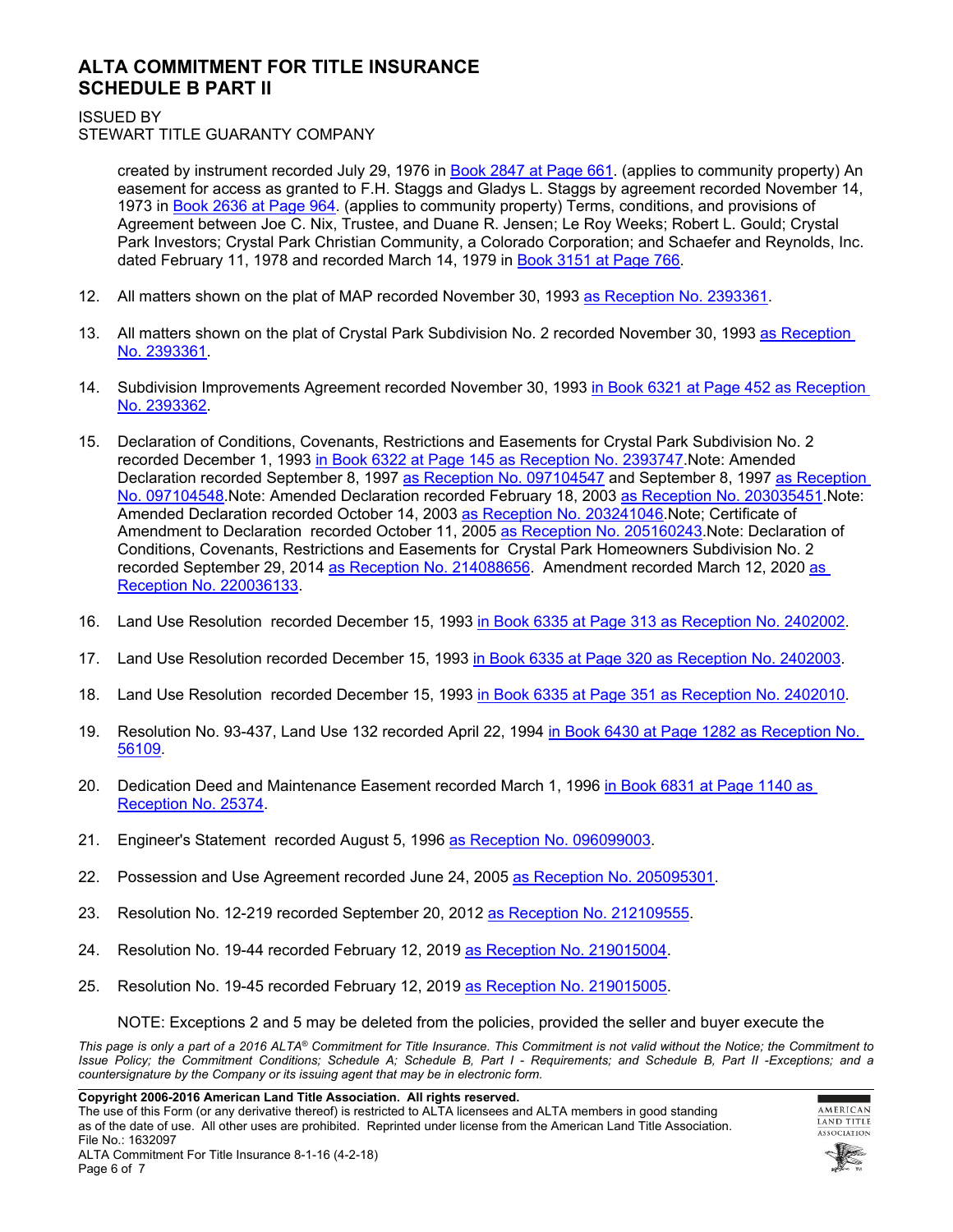## **ALTA COMMITMENT FOR TITLE INSURANCE SCHEDULE B PART II**

ISSUED BY

STEWART TITLE GUARANTY COMPANY

Company's affidavits, as required herein, and the Company approves such deletions. If work has been performed on, or in connection with, the subject property (architectural drawings, soils testing, foundation work, installation of materials), and the Company has not reviewed and approved lien waivers and indemnitor financials, Standard Exception 5 (mechanic lien exception) will not be deleted and no mechanic lien coverage will be furnished. Exceptions 3 and 4 may be deleted from the policies, provided the Company receives and approves the survey or survey affidavit if required herein. Exception 1 will not appear on the policies, provided the Company, or its authorized agent, conducts the closing of the proposed transaction and is responsible for the recordation of the documents.

*This page is only a part of a 2016 ALTA® Commitment for Title Insurance. This Commitment is not valid without the Notice; the Commitment to Issue Policy; the Commitment Conditions; Schedule A; Schedule B, Part I - Requirements; and Schedule B, Part II -Exceptions; and a countersignature by the Company or its issuing agent that may be in electronic form.*

**Copyright 2006-2016 American Land Title Association. All rights reserved.** 

The use of this Form (or any derivative thereof) is restricted to ALTA licensees and ALTA members in good standing as of the date of use. All other uses are prohibited. Reprinted under license from the American Land Title Association. File No.: 1632097

AMERICAN **LAND TITLE** ASSOCIATION

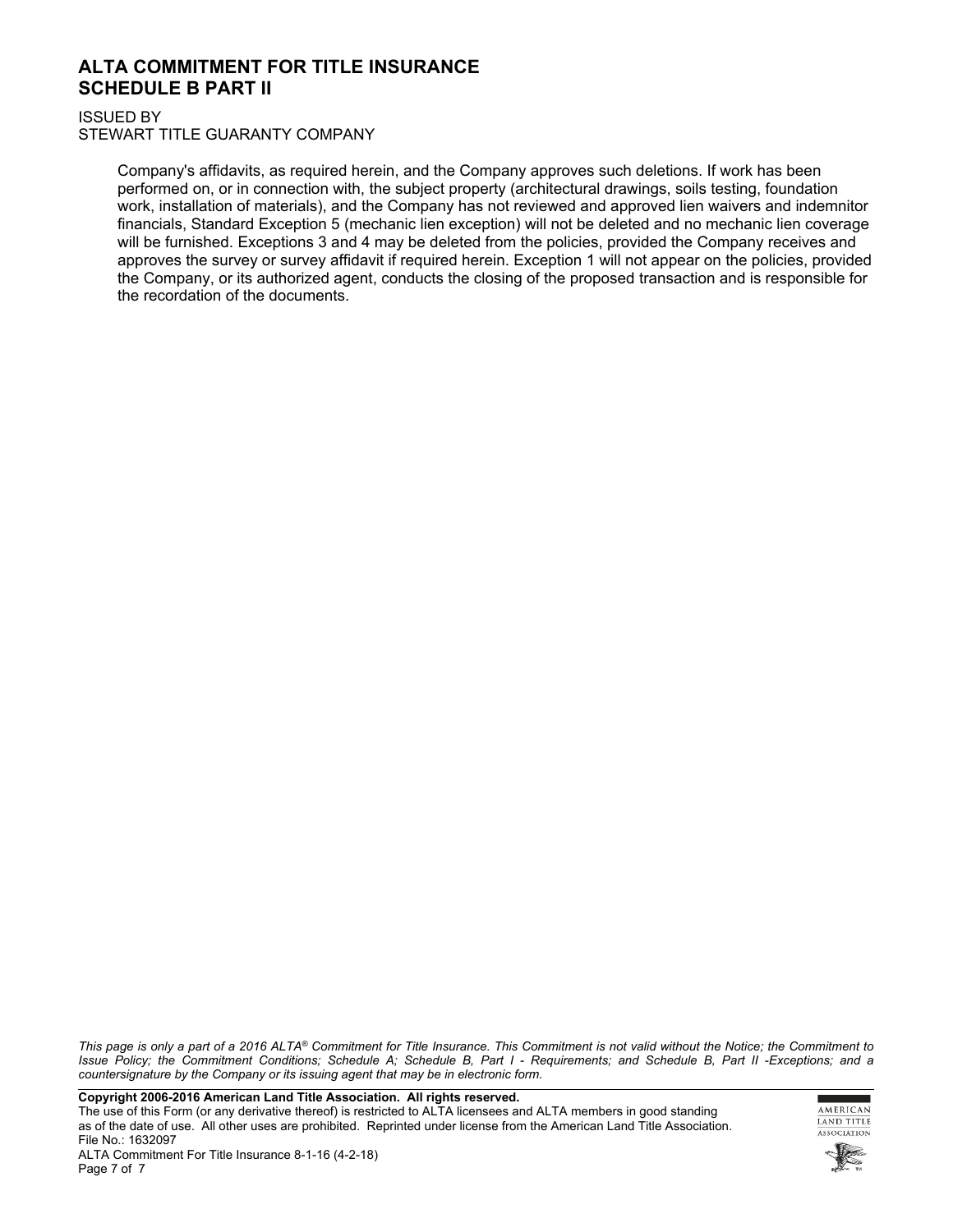File No.: 1632097

Pursuant to C.R.S. 10-11-122, notice is hereby given that:

- A. THE SUBJECT REAL PROPERTY MAY BE LOCATED IN A SPECIAL TAXING DISTRICT;
- B. A CERTIFICATE OF TAXES DUE LISTING EACH TAXING JURISDICTION SHALL BE OBTAINED FROM THE COUNTY TREASURER OR THE COUNTY TREASURER'S AUTHORIZED AGENT;
- C. INFORMATION REGARDING SPECIAL DISTRICTS AND THE BOUNDARIES OF SUCH DISTRICTS MAY BE OBTAINED FROM THE BOARD OF COUNTY COMMISSIONERS, THE COUNTY CLERK AND RECORDER, OR THE COUNTY ASSESSOR

Note: Colorado Division of Insurance Regulations 8-1-2, Section 5, Paragraph G requires that "Every title entity shall be responsible for all matters which appear of record prior to the time of recording whenever the title entity conducts the closing and is responsible for recording or filing of legal documents resulting from the transaction which was closed." Provided that Stewart Title Company dba Unified Title, A Division of Stewart conducts the closing of the insured transaction and is responsible for recording the legal documents from the transaction, exception number 1 will not appear on the Owner's Title Policy and the Lender's Title Policy when issued.

Note: Colorado Division of Insurance Regulations 8-1-2, Section 5, Paragraph M requires that every title entity shall notify in writing that

Affirmative Mechanic's Lien Protection for the Owner may be available (typically by deletion of Exception No. 5 of Schedule B, Section 2 of the Commitment from the Owner's Policy to be issued) upon compliance with the following conditions:

- A. The land described in Schedule A of this commitment must be a single-family residence, which includes a condominium or townhouse unit.
- B. No labor or materials have been furnished by mechanics or materialmen for purposes of construction on the land described in Schedule A of this Commitment within the past 6 months.
- C. The Company must receive an appropriate affidavit indemnifying the Company against unfiled Mechanic's and Materialmen's Liens.
- D. The Company must receive payment of the appropriate premium.
- E. If there has been construction, improvements or major repairs undertaken on the property to be purchased, within six months prior to the Date of the Commitment, the requirements to obtain coverage for unrecorded liens will include: disclosure of certain construction information; financial information as to the seller, the builder and/or the contractor; payment of the appropriate premium; fully executed Indemnity agreements satisfactory to the company; and, any additional requirements as may be necessary after an examination of the aforesaid information by the Company.

No coverage will be given under any circumstances for labor or material for which the insured has contracted for or agreed to pay.

To comply with the provisions of C.R.S. 10-11-123, the Company makes the following disclosure:

- a. That there is recorded evidence that a mineral estate has been severed, leased or otherwise conveyed from the surface estate and that there is a substantial likelihood that a third party holds some or all interest in oil, gas, other minerals, or geothermal energy in the property; and
- b. That such mineral estate may include the right to enter and use the property without the surface owner's permission.

## **NOTE: THIS DISCLOSURE APPLIES ONLY IF SCHEDULE B, SECTION 2 OF THE TITLE COMMITMENT HEREIN INCLUDES AN EXCEPTION FOR SEVERED MINERALS.**

**Notice of Availability of a Closing Protection Letter:** Pursuant to Colorado Division of Insurance Regulation 8-1-3, Section 5, Paragraph C (11)(f), a closing protection letter is available to the consumer.

NOTHING HEREIN CONTAINED WILL BE DEEMED TO OBLIGATE THE COMPANY TO PROVIDE ANY OF THE COVERAGES REFERRED TO HEREIN, UNLESS THE ABOVE CONDITIONS ARE FULLY SATISFIED.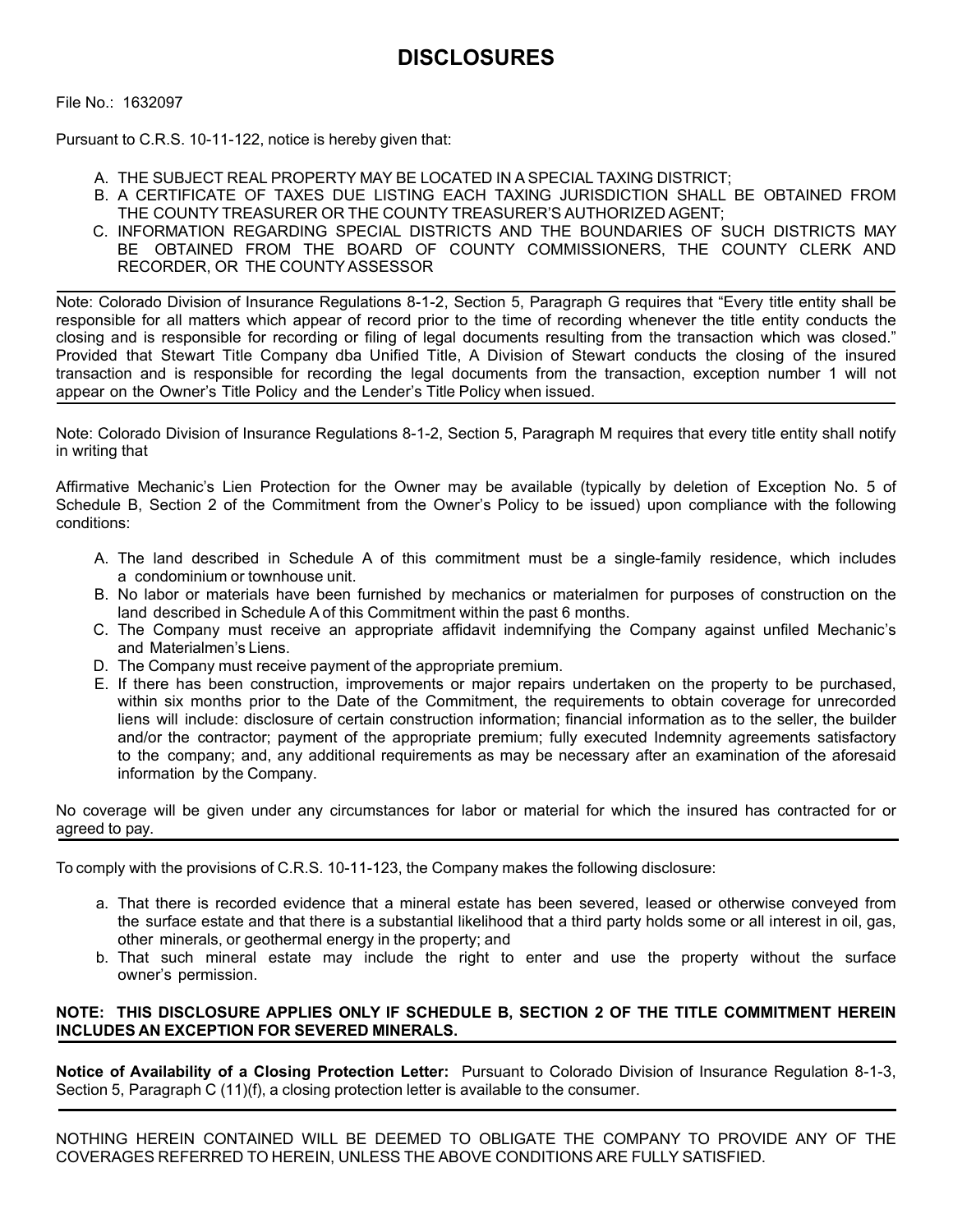## **Stewart Title Guaranty Company Privacy Notice Stewart Title Companies**

#### **WHAT DO THE STEWART TITLE COMPANIES DO WITH YOUR PERSONAL INFORMATION?**

Federal and applicable state law and regulations give consumers the right to limit some but not all sharing. Federal and applicable state law regulations also require us to tell you how we collect, share, and protect your personal information. Please read this notice carefully to understand how we use your personal information. This privacy notice is distributed on behalf of the Stewart Title Guaranty Company and its title affiliates (the Stewart Title Companies), pursuant to Title V of the Gramm-Leach-Bliley Act (GLBA).

The types of personal information we collect and share depend on the product or service that you have sought through us. This information can include social security numbers and driver's license number.

All financial companies, such as the Stewart Title Companies, need to share customers' personal information to run their everyday business—to process transactions and maintain customer accounts. In the section below, we list the reasons that we can share customers' personal information; the reasons that we choose to share; and whether you can limit this sharing.

| Reasons we can share your personal information.                                                                                                                                                                                                                                                                                                   | Do we share | Can you limit this sharing?                                                                                                                                                                                                                                        |
|---------------------------------------------------------------------------------------------------------------------------------------------------------------------------------------------------------------------------------------------------------------------------------------------------------------------------------------------------|-------------|--------------------------------------------------------------------------------------------------------------------------------------------------------------------------------------------------------------------------------------------------------------------|
| <b>For our everyday business purposes</b> — to process your transactions<br>and maintain your account. This may include running the business and<br>managing customer accounts, such as processing transactions,<br>mailing, and auditing services, and responding to court orders and legal<br>investigations.                                   | Yes         | No                                                                                                                                                                                                                                                                 |
| <b>For our marketing purposes</b> — to offer our products and services to<br>you.                                                                                                                                                                                                                                                                 | Yes         | No                                                                                                                                                                                                                                                                 |
| For joint marketing with other financial companies                                                                                                                                                                                                                                                                                                | No          | We don't share                                                                                                                                                                                                                                                     |
| For our affiliates' everyday business purposes— information about<br>your transactions and experiences. Affiliates are companies related by<br>common ownership or control. They can be financial and non-financial<br>companies. Our affiliates may include companies with a Stewart name;<br>financial companies, such as Stewart Title Company | Yes         | No                                                                                                                                                                                                                                                                 |
| <b>For our affiliates' everyday business purposes</b> — information about<br>Ivour creditworthiness.                                                                                                                                                                                                                                              | No          | We don't share                                                                                                                                                                                                                                                     |
| <b>For our affiliates to market to you</b> — For your convenience, Stewart<br>has developed a means for you to opt out from its affiliates marketing<br>even though such mechanism is not legally required.                                                                                                                                       | Yes         | Yes, send your first and last name, the email<br>address used in your transaction, your Stewart file<br>number and the Stewart office location that is<br>handling<br>email<br>transaction<br>by<br>vour<br>tol<br>optout@stewart.com or fax to<br>1-800-335-9591. |
| <b>For non-affiliates to market to you.</b> Non-affiliates are companies not<br>related by common ownership or control. They can be financial and<br>non-financial companies.                                                                                                                                                                     | No          | We don't share                                                                                                                                                                                                                                                     |

We may disclose your personal information to our affiliates or to non-affiliates as permitted by law. If you request a transaction with a non-affiliate, such as a third party insurance company, we will disclose your personal information to that non-affiliate. [We do not control their subsequent use of information, and suggest you refer to their privacy notices.]

#### **SHARING PRACTICES**

| How often do the Stewart Title Companies notify me<br>about their practices? | We must notify you about our sharing practices when you request a transaction.                                                                                                                                                                                                                                                        |
|------------------------------------------------------------------------------|---------------------------------------------------------------------------------------------------------------------------------------------------------------------------------------------------------------------------------------------------------------------------------------------------------------------------------------|
| How do the Stewart Title Companies protect my<br> personal information?      | To protect your personal information from unauthorized access and use, we use<br>security measures that comply with federal law. These measures include<br>computer, file, and building safeguards.                                                                                                                                   |
| How do the Stewart Title Companies collect my<br>personal information?       | We collect your personal information, for example, when you<br>request insurance-related services<br>provide such information to us<br>We also collect your personal information from others, such as the real estate<br> agent or lender involved in your transaction, credit reporting agencies, affiliates <br>or other companies. |
| What sharing can I limit?                                                    | Although federal and state law give you the right to limit sharing (e.g., opt out) in<br>certain instances, we do not share your personal information in those instances.                                                                                                                                                             |

*Contact us: If you have any questions about this privacy notice, please contact us at:* **Stewart Title Guaranty Company, 1360 Post Oak Blvd., Ste. 100, Privacy Officer, Houston, Texas 77056**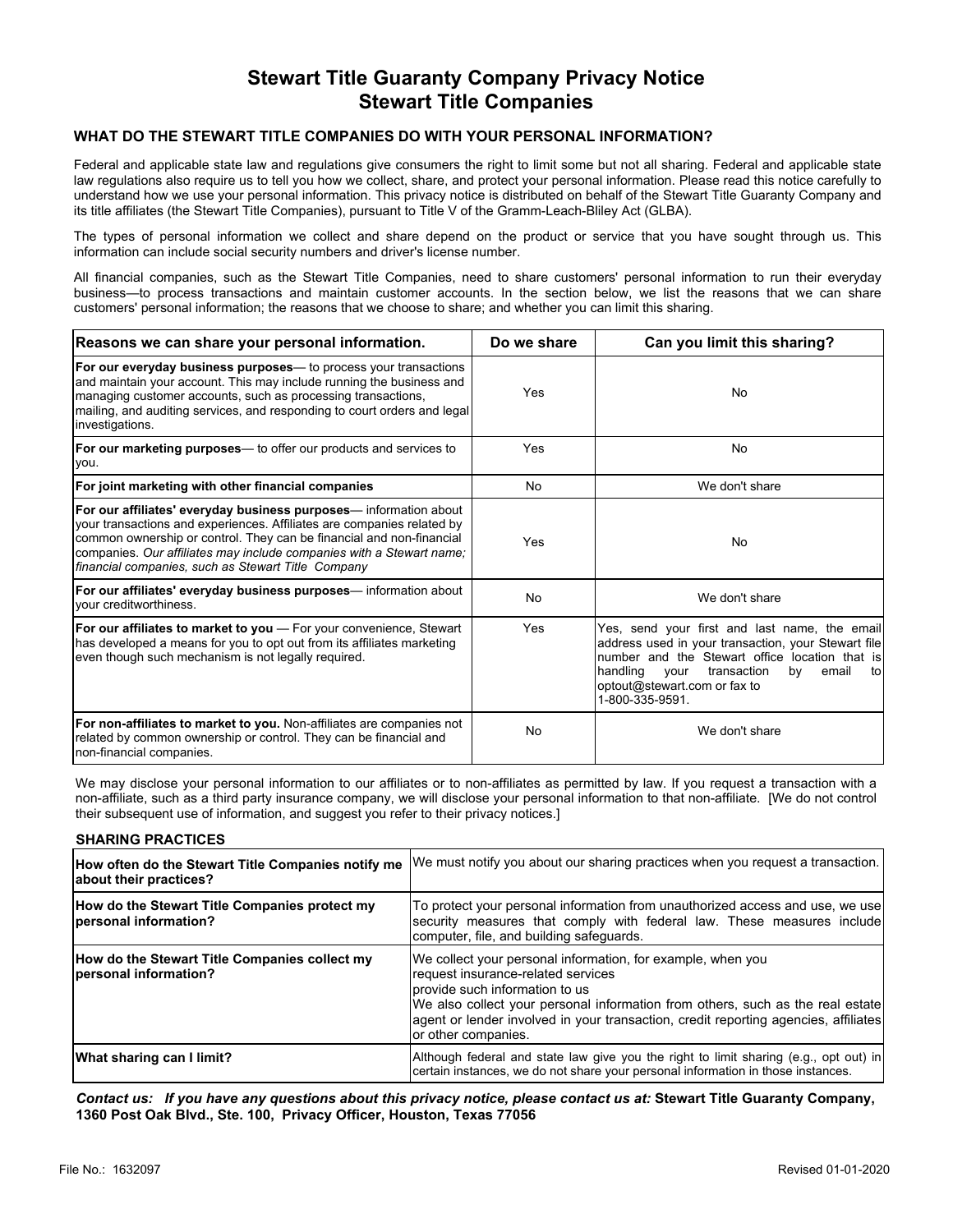## Privacy Notice for California Residents

Pursuant to the California Consumer Privacy Act of 2018 ("CCPA"), Stewart Information Services Corporation and its subsidiary companies (collectively, "Stewart") are providing this **Privacy Notice for California Residents** ("CCPA Notice"). This CCPA Notice supplements the information contained in Stewart's existing privacy notice and applies solely to all visitors, users and others who reside in the State of California or are considered California Residents ("consumers" or "you"). Terms used but not defined shall have the meaning ascribed to them in the CCPA.

#### Information Stewart Collects

Stewart collects information that identifies, relates to, describes, references, is capable of being associated with, or could reasonably be linked, directly or indirectly, with a particular consumer, household, or device. Most of the information that Stewart collects in the course of its regular business is already protected pursuant to the Gramm-Leach-Bliley Act (GLBA). Additionally, much of this information comes from government records or other information already in the public domain. Personal information under the CCPA does not include:

- Publicly available information from government records.
- Deidentified or aggregated consumer information.
- Certain personal information protected by other sector-specific federal or California laws, including but not limited to the Fair Credit Reporting Act (FCRA), GLBA and California Financial Information Privacy Act (FIPA).

Specifically, Stewart has collected the following categories of personal information from consumers within the last twelve (12) months:

| Category                                                                                                                               | <b>Examples</b>                                                                                                                                                                                                                                                                                                                                                                                                                                                                                                       | Collected? |
|----------------------------------------------------------------------------------------------------------------------------------------|-----------------------------------------------------------------------------------------------------------------------------------------------------------------------------------------------------------------------------------------------------------------------------------------------------------------------------------------------------------------------------------------------------------------------------------------------------------------------------------------------------------------------|------------|
| A. Identifiers.                                                                                                                        | A real name, alias, postal address, unique personal identifier, online identifier, Internet<br>Protocol address, email address, account name, Social Security number, driver's<br>license number, passport number, or other similar identifiers.                                                                                                                                                                                                                                                                      | <b>YES</b> |
| <b>B.</b> Personal information categories<br>listed in the California Customer<br>Records statute (Cal. Civ. Code §<br>$1798.80(e)$ ). | A name, signature, Social Security number, physical characteristics or description,<br>address, telephone number, passport number, driver's license or state identification<br>card number, insurance policy number, education, employment, employment history,<br>bank account number, credit card number, debit card number, or any other financial<br>information, medical information, or health insurance information. Some personal<br>information included in this category may overlap with other categories. | <b>YES</b> |
| C. Protected classification<br>characteristics under California or<br>federal law.                                                     | Age (40 years or older), race, color, ancestry, national origin, citizenship, religion or<br>creed, marital status, medical condition, physical or mental disability, sex (including<br>gender, gender identity, gender expression, pregnancy or childbirth and related<br>medical conditions), sexual orientation, veteran or military status, genetic information<br>(including familial genetic information).                                                                                                      | <b>YES</b> |
| D. Commercial information.                                                                                                             | Records of personal property, products or services purchased, obtained, or<br>considered, or other purchasing or consuming histories or tendencies.                                                                                                                                                                                                                                                                                                                                                                   | <b>YES</b> |
| E. Biometric information.                                                                                                              | Genetic, physiological, behavioral, and biological characteristics, or activity patterns<br>used to extract a template or other identifier or identifying information, such as,<br>fingerprints, faceprints, and voiceprints, iris or retina scans, keystroke, gait, or other<br>physical patterns, and sleep, health, or exercise data.                                                                                                                                                                              | <b>YES</b> |
| F. Internet or other similar network<br>activity.                                                                                      | Browsing history, search history, information on a consumer's interaction with a<br>website, application, or advertisement.                                                                                                                                                                                                                                                                                                                                                                                           | <b>YES</b> |
| G. Geolocation data.                                                                                                                   | Physical location or movements.                                                                                                                                                                                                                                                                                                                                                                                                                                                                                       | <b>YES</b> |
| H. Sensory data.                                                                                                                       | Audio, electronic, visual, thermal, olfactory, or similar information.                                                                                                                                                                                                                                                                                                                                                                                                                                                | <b>YES</b> |
| I. Professional or employment-related<br>information.                                                                                  | Current or past job history or performance evaluations.                                                                                                                                                                                                                                                                                                                                                                                                                                                               | <b>YES</b> |
| J. Non-public education information<br>Privacy Act (20 U.S.C. Section 1232g,<br>34 C.F.R. Part 99)).                                   | Education records directly related to a student maintained by an educational institution<br>(per the Family Educational Rights and or party acting on its behalf, such as grades, transcripts, class lists, student schedules,<br>student identification codes, student financial information, or student disciplinary<br>records.                                                                                                                                                                                    | <b>YES</b> |
| K. Inferences drawn from other<br>personal information.                                                                                | Profile reflecting a person's preferences, characteristics, psychological trends,<br>predispositions, behavior, attitudes, intelligence, abilities, and aptitudes.                                                                                                                                                                                                                                                                                                                                                    | <b>YES</b> |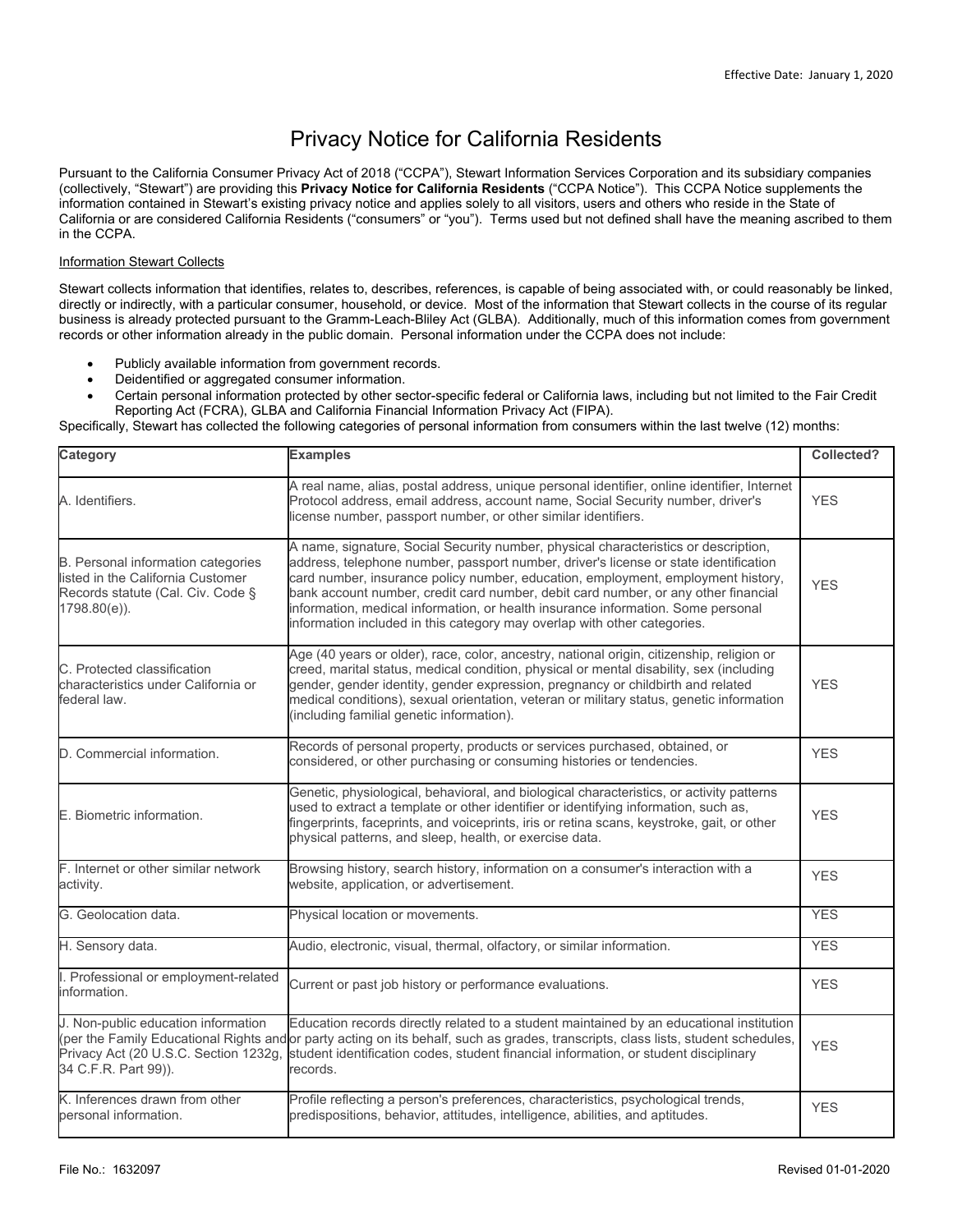Stewart obtains the categories of personal information listed above from the following categories of sources:

- Directly and indirectly from customers, their designees or their agents (For example, realtors, lenders, attorneys, etc.)
- Directly and indirectly from activity on Stewart's website or other applications.
- From third-parties that interact with Stewart in connection with the services we provide.

#### Use of Personal Information

Stewart may use or disclose the personal information we collect for one or more of the following purposes:

- To fulfill or meet the reason for which the information is provided.
- To provide, support, personalize, and develop our website, products, and services.
- To create, maintain, customize, and secure your account with Stewart.
- To process your requests, purchases, transactions, and payments and prevent transactional fraud.
- To prevent and/or process claims.
- To assist third party vendors/service providers who complete transactions or perform services on Stewart's behalf.
- As necessary or appropriate to protect the rights, property or safety of Stewart, our customers or others.
- To provide you with support and to respond to your inquiries, including to investigate and address your concerns and monitor and improve our responses.
- To personalize your website experience and to deliver content and product and service offerings relevant to your interests, including targeted offers and ads through our website, third-party sites, and via email or text message (with your consent, where required by law).
- To help maintain the safety, security, and integrity of our website, products and services, databases and other technology assets, and business.
- To respond to law enforcement or regulator requests as required by applicable law, court order, or governmental regulations.
- Auditing for compliance with federal and state laws, rules and regulations.
- Performing services including maintaining or servicing accounts, providing customer service, processing or fulfilling orders and transactions, verifying customer information, processing payments, providing advertising or marketing services or other similar services.
- To evaluate or conduct a merger, divestiture, restructuring, reorganization, dissolution, or other sale or transfer of some or all of our assets, whether as a going concern or as part of bankruptcy, liquidation, or similar proceeding, in which personal information held by us is among the assets transferred.

Stewart will not collect additional categories of personal information or use the personal information we collected for materially different, unrelated, or incompatible purposes without providing you notice.

#### Disclosure of Personal Information to Affiliated Companies and Nonaffiliated Third Parties

Stewart does not sell your personal information to nonaffiliated third parties. Stewart may share your information with those you have designated as your agent in the course of your transaction (for example, a realtor or a lender). Stewart may disclose your personal information to a third party for a business purpose. Typically, when we disclose personal information for a business purpose, we enter a contract that describes the purpose and requires the recipient to both keep that personal information confidential and not use it for any purpose except performing the contract.

We share your personal information with the following categories of third parties:

- Service providers and vendors (For example, search companies, mobile notaries, and companies providing credit/debit card processing, billing, shipping, repair, customer service, auditing, marketing, etc.)
- Affiliated Companies
- Litigation parties and attorneys, as required by law.
- Financial rating organizations, rating bureaus and trade associations.
- Federal and State Regulators, law enforcement and other government entities
- In the preceding twelve (12) months, Stewart has disclosed the following categories of personal information for a business purpose:

#### Category A: Identifiers

- Category B: California Customer Records personal information categories
- Category C: Protected classification characteristics under California or federal law
- Category D: Commercial Information
- Category E: Biometric Information
- Category F: Internet or other similar network activity
- Category G: Geolocation data
- Category H: Sensory data
- Category I: Professional or employment-related information
- Category J: Non-public education information
- Category K: Inferences

#### Consumer Rights and Choices

The CCPA provides consumers (California residents) with specific rights regarding their personal information. This section describes your CCPA rights and explains how to exercise those rights.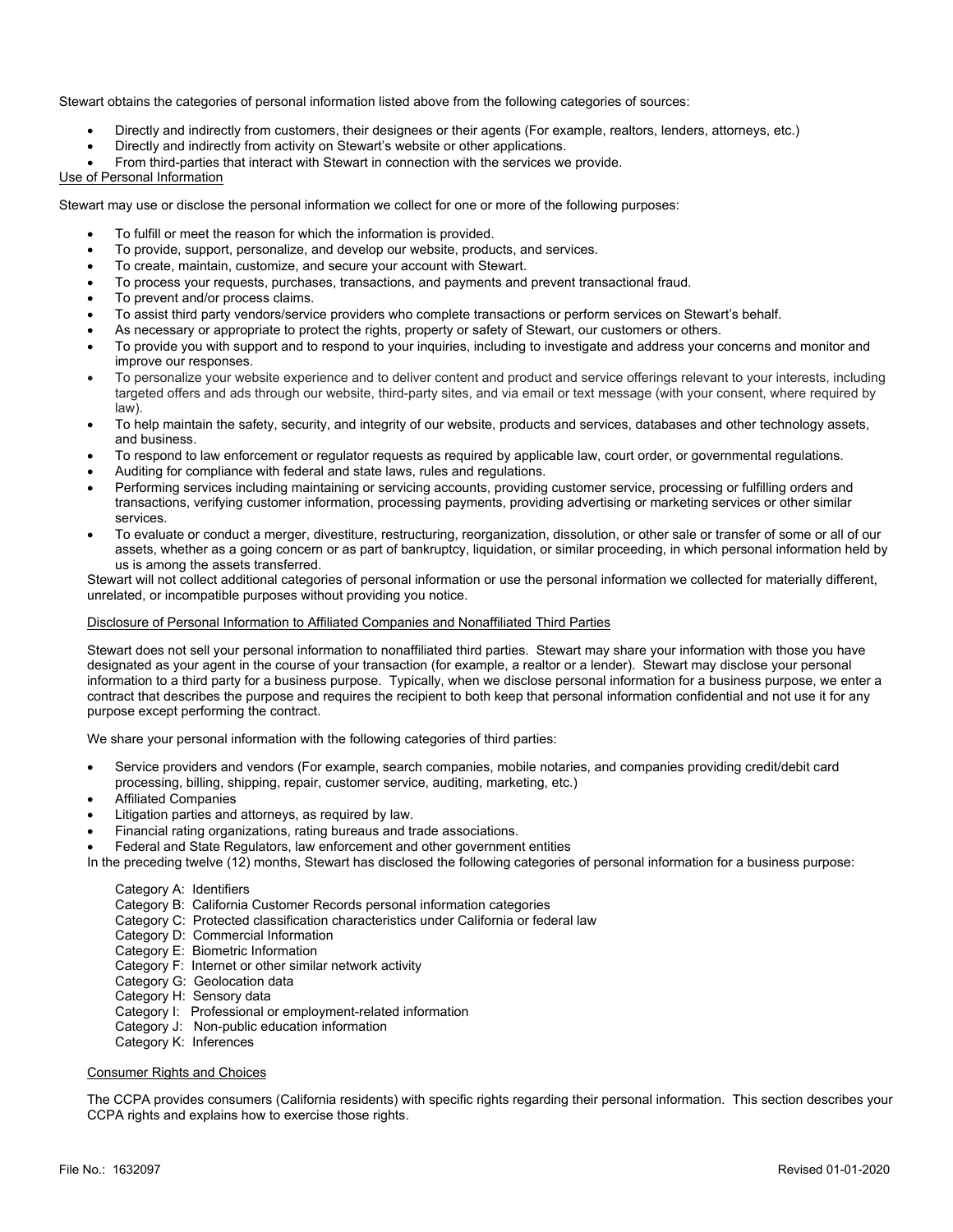#### **Access to Specific Information and Data Portability Rights**

You have the right to request that Stewart disclose certain information to you about our collection and use of your personal information over the past 12 months. Once we receive and confirm your verifiable consumer request, Stewart will disclose to you:

- The categories of personal information Stewart collected about you.
- The categories of sources for the personal information Stewart collected about you.
- Stewart's business or commercial purpose for collecting that personal information.
- The categories of third parties with whom Stewart shares that personal information.
- The specific pieces of personal information Stewart collected about you (also called a data portability request).
- If Stewart disclosed your personal data for a business purpose, a listing identifying the personal information categories that each category of recipient obtained.

#### **Deletion Request Rights**

You have the right to request that Stewart delete any of your personal information we collected from you and retained, subject to certain exceptions. Once we receive and confirm your verifiable consumer request, Stewart will delete (and direct our service providers to delete) your personal information from our records, unless an exception applies.

Stewart may deny your deletion request if retaining the information is necessary for us or our service providers to:

- 1. Complete the transaction for which we collected the personal information, provide a good or service that you requested, take actions reasonably anticipated within the context of our ongoing business relationship with you, or otherwise perform our contract with you.
- 2. Detect security incidents, protect against malicious, deceptive, fraudulent, or illegal activity, or prosecute those responsible for such activities.
- 3. Debug products to identify and repair errors that impair existing intended functionality.
- 4. Exercise free speech, ensure the right of another consumer to exercise their free speech rights, or exercise another right provided for by law.
- 5. Comply with the California Electronic Communications Privacy Act (Cal. Penal Code § 1546 *seq.*).
- 6. Engage in public or peer-reviewed scientific, historical, or statistical research in the public interest that adheres to all other applicable ethics and privacy laws, when the information's deletion may likely render impossible or seriously impair the research's achievement, if you previously provided informed consent.
- 7. Enable solely internal uses that are reasonably aligned with consumer expectations based on your relationship with us.
- 8. Comply with a legal obligation.
- 9. Make other internal and lawful uses of that information that are compatible with the context in which you provided it.

#### Exercising Access, Data Portability, and Deletion Rights

To exercise the access, data portability, and deletion rights described above, please submit a verifiable consumer request to us either:

- Calling us Toll Free at 1-866-571-9270
- Emailing us at **[Privacyrequest@stewart.com](mailto:Privacyrequest@stewart.com)**
- Visiting <http://stewart.com/ccpa>

Only you, or someone legally authorized to act on your behalf, may make a verifiable consumer request related to your personal information. You may also make a verifiable consumer request on behalf of your minor child.

To designate an authorized agent, please contact Stewart through one of the methods mentioned above.

You may only make a verifiable consumer request for access or data portability twice within a 12-month period. The verifiable consumer request must:

- Provide sufficient information that allows us to reasonably verify you are the person about whom we collected personal information or an authorized representative.
- Describe your request with sufficient detail that allows us to properly understand, evaluate, and respond to it.

Stewart cannot respond to your request or provide you with personal information if we cannot verify your identity or authority to make the request and confirm the personal information relates to you.

Making a verifiable consumer request does not require you to create an account with Stewart.

#### Response Timing and Format

We endeavor to respond to a verifiable consumer request within forty-five (45) days of its receipt. If we require more time (up to an additional 45 days), we will inform you of the reason and extension period in writing.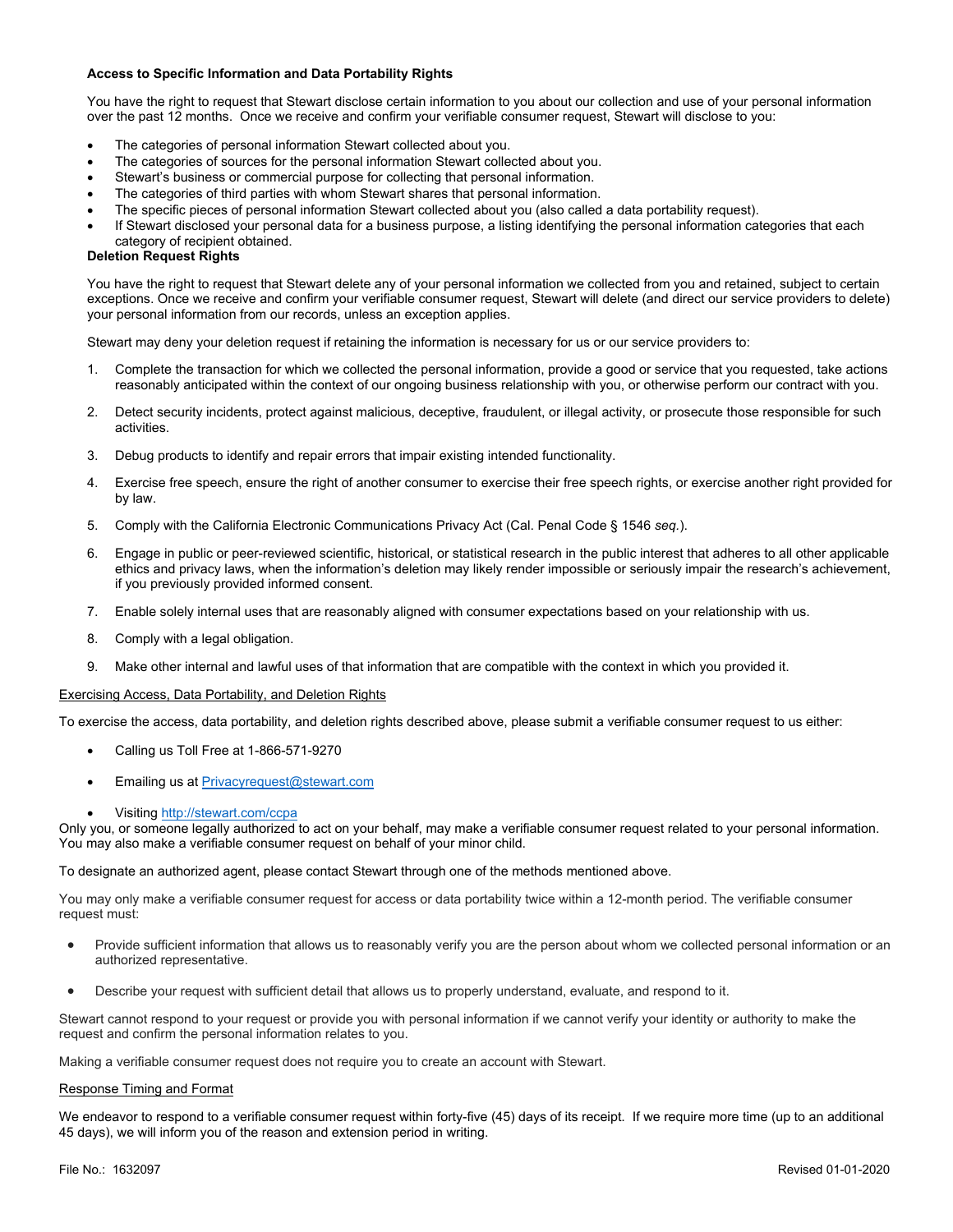A written response will be delivered by mail or electronically, at your option.

Any disclosures we provide will only cover the 12-month period preceding the verifiable consumer request's receipt. The response we provide will also explain the reasons we cannot comply with a request, if applicable. For data portability requests, we will select a format to provide your personal information that is readily useable and should allow you to transmit the information from one entity to another entity without hindrance.

Stewart does not charge a fee to process or respond to your verifiable consumer request unless it is excessive, repetitive, or manifestly unfounded. If we determine that the request warrants a fee, we will tell you why we made that decision and provide you with a cost estimate before completing your request.

#### Non-Discrimination

Stewart will not discriminate against you for exercising any of your CCPA rights. Unless permitted by the CCPA, we will not:

- Deny you goods or services.
- Charge you a different prices or rates for goods or services, including through granting discounts or other benefits, or imposing penalties.
- Provide you a different level or quality of goods or services.

 Suggest that you may receive a different price or rate for goods or services or a different level or quality of goods or services. Changes to Our Privacy Notice

Stewart reserves the right to amend this privacy notice at our discretion and at any time. When we make changes to this privacy notice, we will post the updated notice on Stewart's website and update the notice's effective date. **Your continued use of Stewart's website following the posting of changes constitutes your acceptance of such changes.**

#### Contact Information

If you have questions or comments about this notice, the ways in which Stewart collects and uses your information described here, your choices and rights regarding such use, or wish to exercise your rights under California law, please do not hesitate to contact us at:

| <b>Phone:</b> | Toll Free at 1-866-571-9270                                     |
|---------------|-----------------------------------------------------------------|
| Website:      | http://stewart.com/ccpa                                         |
| Email:        | Privacyrequest@stewart.com                                      |
|               | <b>Postal Address:</b> Stewart Information Services Corporation |
|               | Attn: Mary Thomas, Deputy Chief Compliance Officer              |
|               | 1360 Post Oak Blvd., Ste. 100, MC #14-1                         |
|               | Houston TX 77056                                                |